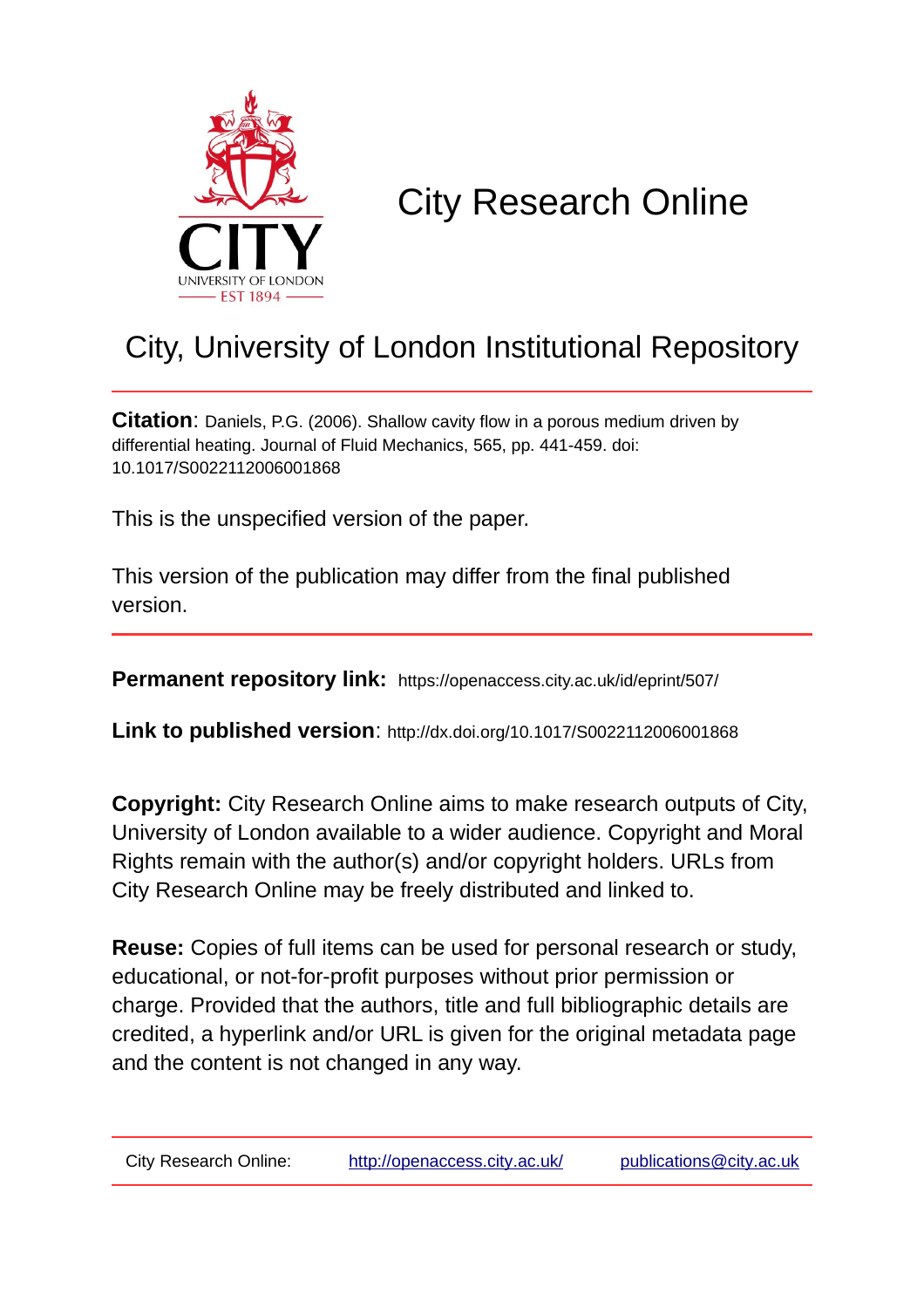### *Shallow cavity flow in a porous medium driven by differential heating*

#### *By P. G. D A N I E L S*

Centre for Mathematical Science, City University, Northampton Square, London EC1V 0HB, UK

(Received 13 October 2005 and in revised form 24 April 2006)

This paper describes steady flow through a porous medium in a shallow twodimensional cavity driven by differential heating of the upper surface. The lower surface and sidewalls of the cavity are thermally insulated. The main emphasis is on the situation where the Darcy–Rayleigh number  $R$  is large and the aspect ratio of the cavity *L* (length/depth) is of order  $\overline{R}^{1/2}$ . For a monotonic temperature distribution at the upper surface, the leading-order problem consists of an interaction involving the horizontal boundary-layer equations, which govern the flow throughout most of the cavity, and the vertical boundary-layer equations which govern the flow near the colder sidewall. This problem is solved using numerical and asymptotic methods. The limiting cases where  $L \gg R^{1/2}$  and  $L \ll R^{1/2}$  are also discussed.

#### *1. Introduction*

In many thermally driven porous media flows such as those encountered in geothermal energy systems the lateral extent *d* of the solid/fluid layer is much greater than the depth *h*. For such layers heated uniformly from below the instability of the flow at finite values of the Darcy–Rayleigh number *R* (defined in (2.3) below) is of major interest and the extensive body of work in this area stemming from the original analysis of Lapwood (1948) has been reviewed recently by Rees (2000). For two-dimensional cavities differentially heated at the sides, Walker & Homsy (1978) obtained steady solutions for the shallow cavity limit where the aspect ratio  $L = d/h \rightarrow \infty$  with *R* finite. Daniels, Blythe & Simpkins (1986, 1989) considered the case where the upper and lower surfaces are thermally insulated and the Darcy– Rayleigh number is large. They identified two main asymptotic regimes, the so-called merged-layer regime where  $L = O(R^{1/2})$  and the intermediate regime where  $L = O(R)$ . The merged-layer limit is characterized by the fact that the double horizontal layers which exist near the insulated surfaces when  $L = O(1)$  and  $R \gg 1$  merge to fill the cavity. In practice, the merged-layer regime is important because it covers the vast majority of the *R*, *L* parameter space as  $R \rightarrow \infty$  (Blythe, Simpkins & Daniels 1983).

In many geothermal applications it is not appropriate to consider the horizontal surfaces to be thermally insulated. The present paper is concerned with developing an understanding of the high Darcy–Rayleigh number structure of steady shallow cavity flows driven by differential heating at the horizontal surfaces. The simplest situation to consider is where only the upper surface is heated, with the other three acting passively as thermal insulators. Progress with this problem has been made by Daniels & Punpocha (2004) who reported numerical solutions for Darcy–Rayleigh numbers in the range  $0 < R \le 5000$  and aspect ratios  $\frac{1}{4} \le L \le 4$ . These results indicated that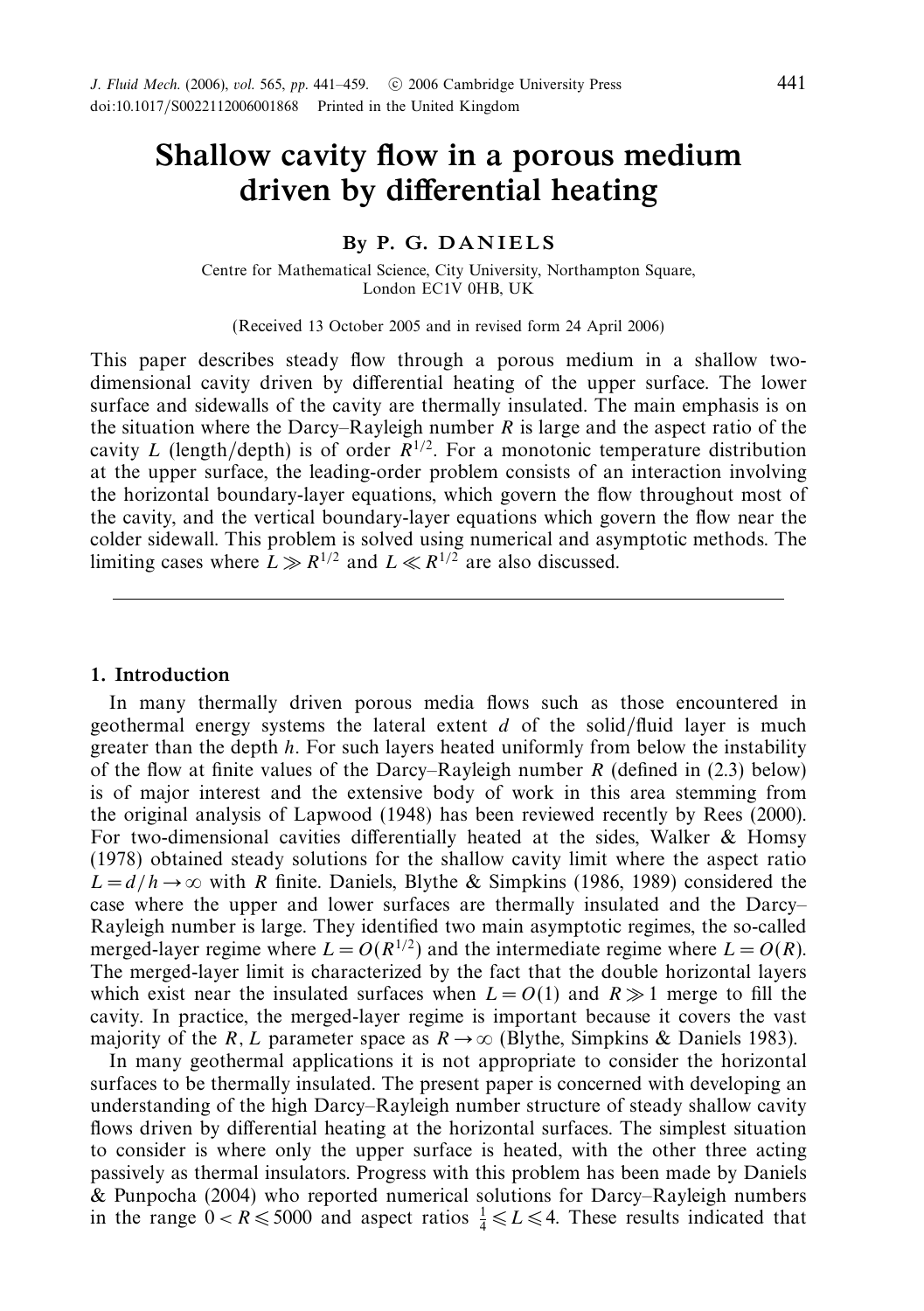#### 442 P. G. Daniels

for monotonic differential heating a single-cell circulation is generated, the centre of which moves towards the upper cold corner of the cavity as *R* increases. The asymptotic structure of the flow for finite *L* and large *R* has been described by Daniels & Punpocha (2005). In this limit the main circulation is completed within a horizontal boundary layer of depth  $O(R^{-1/3}L^{2/3}h)$  near the upper surface and a vertical boundary layer of width  $O(R^{-2/3}L^{1/3}h)$  near the cold sidewall. Fluid from the horizontal layer is entrained by the vertical boundary layer where it descends and is detrained back to the horizontal layer. A weaker circulation is also generated in the core region below, which to leading order is at a constant temperature somewhat higher than the minimum temperature of the upper surface. The core temperature is determined by the (interactive) solution of the two boundary-layer problems.

The theory of Daniels & Punpocha (2005) breaks down in the limit  $L \rightarrow \infty$  because the horizontal-layer depth becomes comparable with the depth of the cavity when  $L = O(R^{1/2})$ . In the present paper this regime is investigated and the main properties of the solution are determined. The problem is formulated in  $\S 2$  and the main features of the asymptotic structure as  $R \to \infty$  are outlined in §3. This structure consists of a core region governed by the horizontal boundary-layer equations and a vertical boundary layer near the colder sidewall. Asymptotic properties of the solution near the upper and lower surfaces of the cavity are discussed in  $\S 4$  and assist in the construction of a suitable numerical scheme for solving the interactive boundarylayer problem, which is described in § 5. The results are given in § 6, and § 7 includes a discussion of the limiting cases  $LR^{-1/2} \to 0$  and  $LR^{-1/2} \to \infty$ .

#### *2. Formulation*

A rectangular two-dimensional cavity  $0 \le x^* \le d$ ,  $0 \le z^* \le h$  is filled with a fluidsaturated porous medium. The upper boundary  $z^* = h$  is held at temperature

$$
T^* = T_0^* + \Delta T S(x^*/d), \tag{2.1}
$$

where the function  $S(x^*/d)$  varies monotonically from zero at  $x^* = 0$  to 1 at  $x^* = d$ . The vertical walls  $x^* = 0$  and  $x^* = d$  and the bottom wall  $z^* = 0$  are thermally insulated. Subject to Darcy's law and the Oberbeck–Boussinesq approximation, steady twodimensional motion is governed by the non-dimensional equations

$$
\nabla^2 \psi = -R \frac{\partial T}{\partial x}, \quad \nabla^2 T = \frac{\partial (T, \psi)}{\partial (x, z)},
$$
\n(2.2)

where  $\nabla^2 = \frac{\partial^2}{\partial x^2} + \frac{\partial^2}{\partial z^2}$ ,  $\psi(x, z)$  is the stream function non-dimensionalized by the thermal diffusivity  $\kappa$ ,  $T(x, z)$  is the temperature measured relative to  $T_0^*$  and nondimensionalized by  $\Delta T$ ,  $(x, z)$  are Cartesian coordinates non-dimensionalized by *h*, and *R* is the Darcy–Rayleigh number defined by

$$
R = Kg\bar{\beta}\Delta T h/\kappa v,\tag{2.3}
$$

where *K* is the permeability,  $\bar{\beta}$  is the coefficient of thermal expansion, *ν* is the kinematic viscosity and *g* is the acceleration due to gravity. The non-dimensional velocity components in the *x*-, *z*-directions are given by

$$
u = \frac{\partial \psi}{\partial z}, \quad w = -\frac{\partial \psi}{\partial x}
$$
 (2.4)

respectively.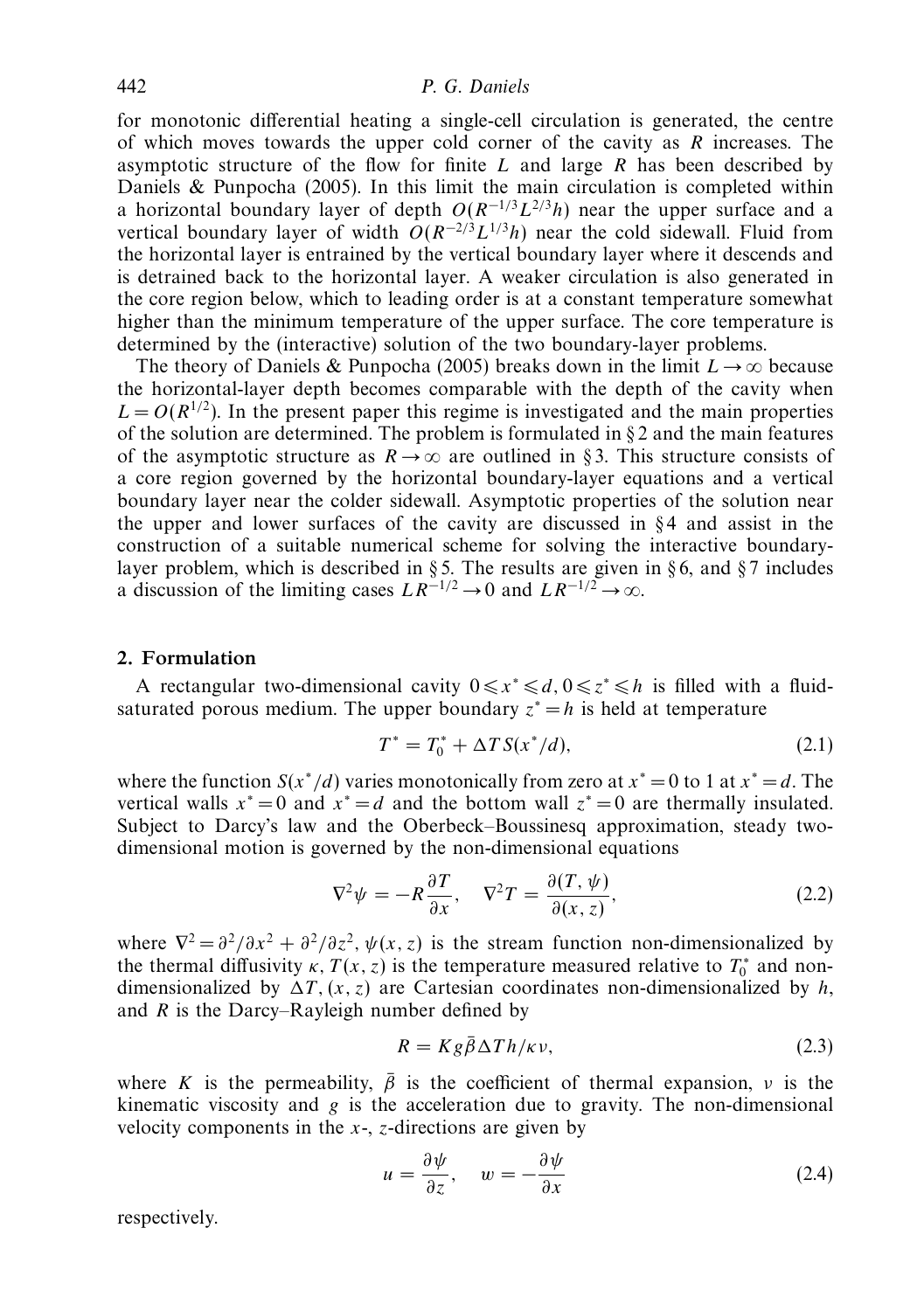The cavity walls are assumed to be impermeable, so that the boundary conditions are

$$
\psi = \frac{\partial T}{\partial x} = 0 \text{ on } x = 0, L,
$$
\n(2.5)

$$
\psi = \frac{\partial T}{\partial z} = 0 \text{ on } z = 0,
$$
\n(2.6)

$$
\psi = 0, \quad T = S(x/L) \text{ on } z = 1.
$$
\n(2.7)

Solutions of the problem defined by  $(2.2)$  and  $(2.5)$ – $(2.7)$  depend on the Darcy– Rayleigh number *R* and the aspect ratio  $L = d/h$ , and also on the specific form of the temperature profile  $S(x/L)$  at the upper surface, which is taken to be

$$
S(x/L) = 1 - \left(1 - \frac{x}{L}\right)^2.
$$
 (2.8)

Note that because the bottom wall and sidewalls of the cavity are thermally insulated, the total heat flux through the upper surface is zero:

$$
\int_0^L \frac{\partial T}{\partial z}(x, 1) \, \mathrm{d}x = 0. \tag{2.9}
$$

Numerical solutions of the above problem have been reported by Daniels & Punpocha (2004) and the asymptotic structure of the solution as  $R \to \infty$  has been described by Daniels  $&$  Punpocha (2005). The monotonic temperature profile (2.8) is chosen to coincide with that used in these earlier papers; other monotonic forms are not expected to result in any qualitative changes to the solution.

The present paper is concerned with the limiting form of the solution of (2.2) and  $(2.5)$ – $(2.7)$  as  $R \rightarrow \infty$  for aspect ratios L such that the parameter

$$
\bar{L} = L R^{-1/2} \tag{2.10}
$$

is finite. The main reason for assuming a monotonic profile (2.8) is that at large Darcy–Rayleigh numbers the flow descends in a boundary layer adjacent to the colder wall. For non-monotonic temperature profiles this boundary layer is expected to detach from the cold wall to form a free shear layer below the position of minimum temperature. Indeed, the solutions to be obtained here can be viewed in just this way if the profile (2.8) is extended as an even function in  $-L \le x \le 0$ . This is because the conditions (2.5) at  $x = 0$  are then equivalent to symmetry conditions on the centreline of the extended domain  $-L \le x \le L$ . Solutions for the free shear layer problem in the case of an asymmetric, non-monotonic temperature profile are not considered here.

#### 3. Asymptotic solution as  $R \to \infty$

The main features of the asymptotic structure of the solution as  $R \to \infty$  are shown schematically in figure 1. In the core region  $0 < x \le L$ ,  $0 \le z \le 1$ ,

$$
T(x, z) = \bar{\theta}(X, z) + \cdots, \quad \psi(x, z) = R^{1/2} \bar{\phi}(X, z) + \cdots,
$$
 (3.1)

on a construction of the construction of the construction of the construction of the construction of the construction of the construction of the construction of the construction of the construction of the construction of

where  $x = R^{1/2}X$  and  $\bar{\theta}$  and  $\bar{\phi}$  satisfy the horizontal boundary-layer equations

$$
\frac{\partial^2 \bar{\phi}}{\partial z^2} = -\frac{\partial \bar{\theta}}{\partial X}, \quad \frac{\partial^2 \bar{\theta}}{\partial z^2} = \frac{\partial \bar{\phi}}{\partial z} \frac{\partial \bar{\theta}}{\partial X} - \frac{\partial \bar{\phi}}{\partial X} \frac{\partial \bar{\theta}}{\partial z}, \tag{3.2}
$$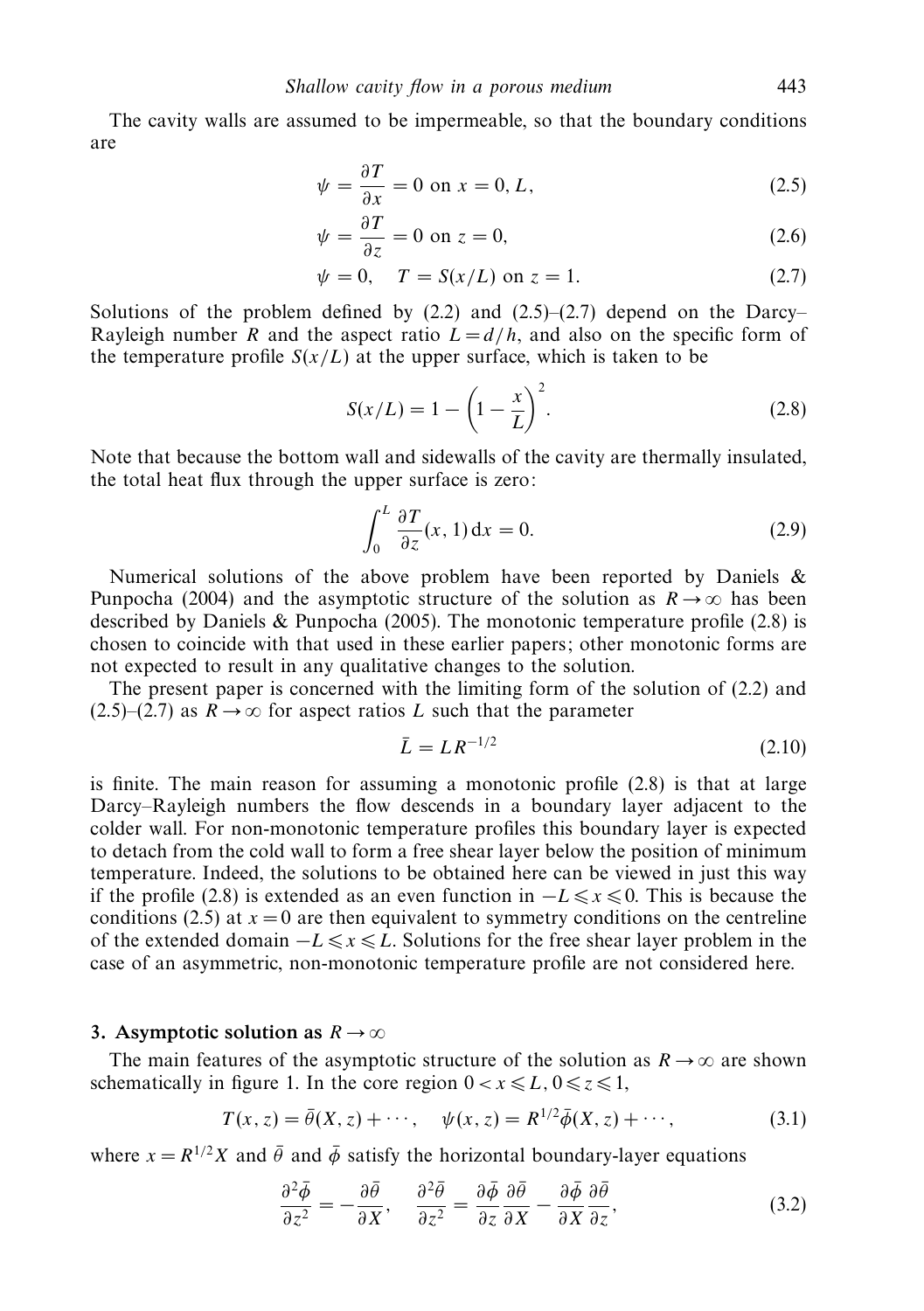

Figure 1. Schematic diagram showing the main regions of the asymptotic structure of the solution as  $R \to \infty$ .

with boundary conditions

$$
\bar{\phi} = 0, \quad \bar{\theta} = 1 - \left(1 - \frac{X}{\bar{L}}\right)^2 \text{ on } z = 1,
$$
\n(3.3)

$$
\bar{\phi} = 0, \quad \frac{\partial \bar{\theta}}{\partial z} = 0 \text{ on } z = 0,
$$
\n(3.4)

$$
\bar{\phi} = \frac{\partial \bar{\theta}}{\partial X} = 0 \text{ on } X = \bar{L}.
$$
\n(3.5)

Here (3.3) and (3.4) are the conditions at the upper and lower surfaces respectively, whilst  $(3.5)$  assumes that the two boundary conditions at the hotter sidewall apply directly to the horizontal boundary-layer solution, despite the fact that the highest derivatives in *x* do not appear in (3.2). This is partly because satisfaction of  $\bar{\phi} = 0$  at *X* =  $\bar{L}$  also guarantees satisfaction of  $\partial \bar{\theta}/\partial X = 0$  at *X* =  $\bar{L}$ , from the first of equations (3.2). For the temperature profile in (3.3) the solution is regular at  $X = \overline{L}$ ,  $z = 1$ , an advantage when solving the system numerically; profiles  $S(x/L)$  for which the gradient is non-zero at *x* = *L* would lead to a singular solution structure with  $1-z \sim (\overline{L} - X)^{1/2}$ as  $X \rightarrow \overline{L}$ .

At the colder sidewall there is a vertical boundary layer in which

$$
T(x, z) = \theta(\xi, z) + \cdots, \quad \psi(x, z) = R^{1/2} \phi(\xi, z) + \cdots,
$$
 (3.6)

where  $x = R^{-1/2}\xi$  and  $\phi$  and  $\theta$  satisfy the equations

$$
\frac{\partial^2 \phi}{\partial \xi^2} = -\frac{\partial \theta}{\partial \xi}, \quad \frac{\partial^2 \theta}{\partial \xi^2} = \frac{\partial \phi}{\partial z} \frac{\partial \theta}{\partial \xi} - \frac{\partial \phi}{\partial \xi} \frac{\partial \theta}{\partial z}, \tag{3.7}
$$

with boundary conditions

$$
\phi = \theta = 0 \text{ on } z = 1,\tag{3.8}
$$

$$
\phi = \frac{\partial \theta}{\partial \xi} = 0 \text{ on } \xi = 0,
$$
\n(3.9)

$$
\phi \to \phi_{\infty}(z), \quad \theta \to \theta_{\infty}(z) \text{ as } \xi \to \infty.
$$
 (3.10)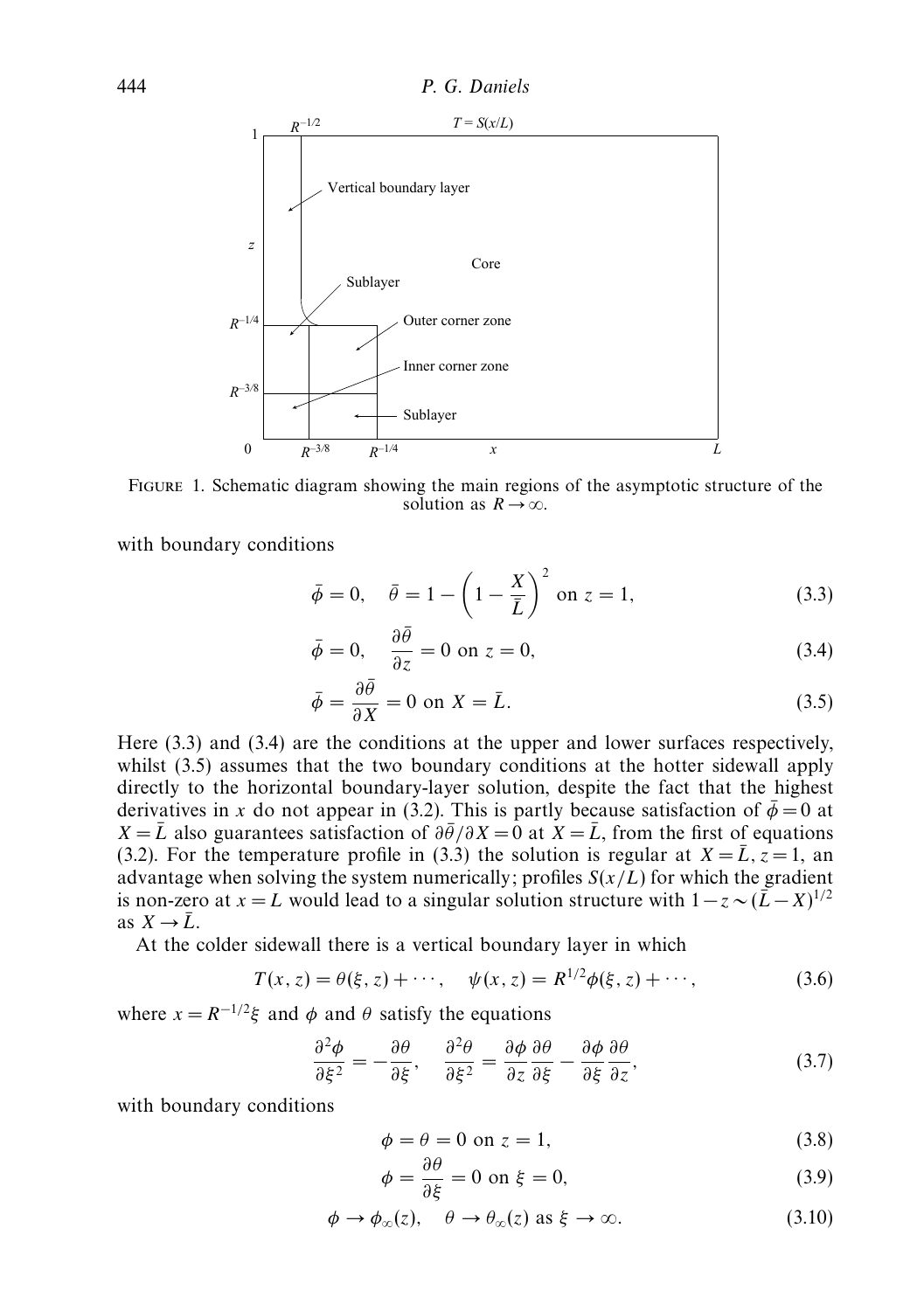Here the condition (3.8) on  $\theta$  at the upper surface follows because the function  $S(x/L)$ is of order  $R^{-1}$  on the small lateral scale of the vertical boundary layer, whilst (3.9) are the boundary conditions on the sidewall. The profiles  $\phi_{\infty}$  and  $\theta_{\infty}$  at the edge of the vertical layer are to be determined as part of the solution and must match with the solution in the core, requiring that

$$
\phi_{\infty}(z) = \bar{\phi}(0, z), \quad \theta_{\infty}(z) = \bar{\theta}(0, z). \tag{3.11}
$$

The horizontal and vertical boundary-layer systems interact through the matching conditions  $(3.11)$  and cannot be solved independently. In §4 below, solutions of the combined system are sought near the upper surface  $(z \rightarrow 1)$  and lower surface  $(z \rightarrow 0)$ , and then in § § 5 and 6 a full numerical solution is described.

It should be noted that in general the vertical boundary-layer equations (3.7) possess solutions with exponential decay to (3.10) of the form  $exp(-\lambda(z)\xi)$  where  $\lambda$  is a root of the quadratic equation  $\lambda^2 + \lambda \phi'_{\infty} - \theta'_{\infty} = 0$  with positive real part. The roots are given by

$$
\lambda = \lambda_{\pm} = \frac{1}{2} \left( -\phi'_{\infty} \pm (\phi'^{2}_{\infty} + 4\theta'_{\infty})^{1/2} \right). \tag{3.12}
$$

Assuming that  $\phi_{\infty}(0) = \phi_{\infty}(1) = 0$  there will be a point  $z_1$  such that  $0 < z_1 < 1$  and  $\phi_{\infty}'(z_1) = 0$ . Thus, in order for (3.12) to provide at least one root with positive real part at  $z = z_1$ , it is necessary that  $\theta'_\infty(z_1) > 0$ . Physically speaking, this ensures that the temperature field is stably stratified where the velocity field is weakest. Assuming that  $\theta_{\infty}(1) = 0$  it then follows that there is a point  $z_0$  such that  $z_1 < z_0 < 1$  and  $\theta'_{\infty}(z_0) = 0$ . In other words, the temperature at the edge of the vertical boundary layer attains a maximum value above the point at which the horizontal velocity at the edge of the vertical boundary layer vanishes. This implies that for  $z_0 < z < 1$  there are two roots (3.12) with positive real part (since  $\phi_{\infty}^{\prime} < 0$  and  $\theta_{\infty}^{\prime} < 0$  there), and that for  $0 < z < z_0$ there is only one root (3.12) with positive real part (since  $\theta_{\infty}$  > 0 there). These ideas are consistent with numerical and asymptotic results for finite values of *L* reported by Daniels & Punpocha (2004, 2005).

#### 4. Asymptotic solution for  $z \to 1$  and  $z \to 0$

4.1.  $z \to 1$ 

At the upper end of the vertical boundary layer

$$
\phi_{\infty} = a_{\infty}(1-z) + \cdots, \quad \theta_{\infty} = b_{\infty}(1-z) + \cdots \text{ as } z \to 1,
$$
\n(4.1)

where the coefficients  $a_{\infty}$  and  $b_{\infty}$  are determined by the solution in the core region. Within the vertical boundary layer

$$
\phi = (1-z)b_{\infty}^{1/2}\hat{f}(\hat{\xi}) + \cdots, \quad \theta = (1-z)b_{\infty}(1-\hat{f}') + \cdots \text{ as } z \to 1,
$$
 (4.2)

where  $\xi = b_{\infty}^{-1/2} \hat{\xi}$  and  $\hat{f}$  is the solution of a third-order ordinary differential equation given by Daniels & Punpocha (2005, equation (4.10)). This satisfies  $\hat{f}(0) = \hat{f}''(0) = 0$ and has the behaviour  $\hat{f} \to \hat{a}$  as  $\hat{\xi} \to \infty$  where  $\hat{a}$  varies from 0 to  $\infty$  as  $\hat{k} = \hat{f}'(0)$  varies from 0 to 1. The outer behaviour (4.1) requires that

$$
\hat{a} = a_{\infty} b_{\infty}^{-1/2} \tag{4.3}
$$

which in turn determines the value of  $\hat{k}$  for any positive values of  $a_{\infty}$  and  $b_{\infty}$ . Thus both  $\phi_{\infty}$  and  $\theta_{\infty}$  can be specified at the outer edge of the vertical boundary layer near  $z = 1$ , in agreement with the fact that both of the roots (3.12) have positive real part. The boundary-layer decay is oscillatory if  $a_{\infty}b_{\infty}^{-1/2}$  < 2, that is if the (adverse) vertical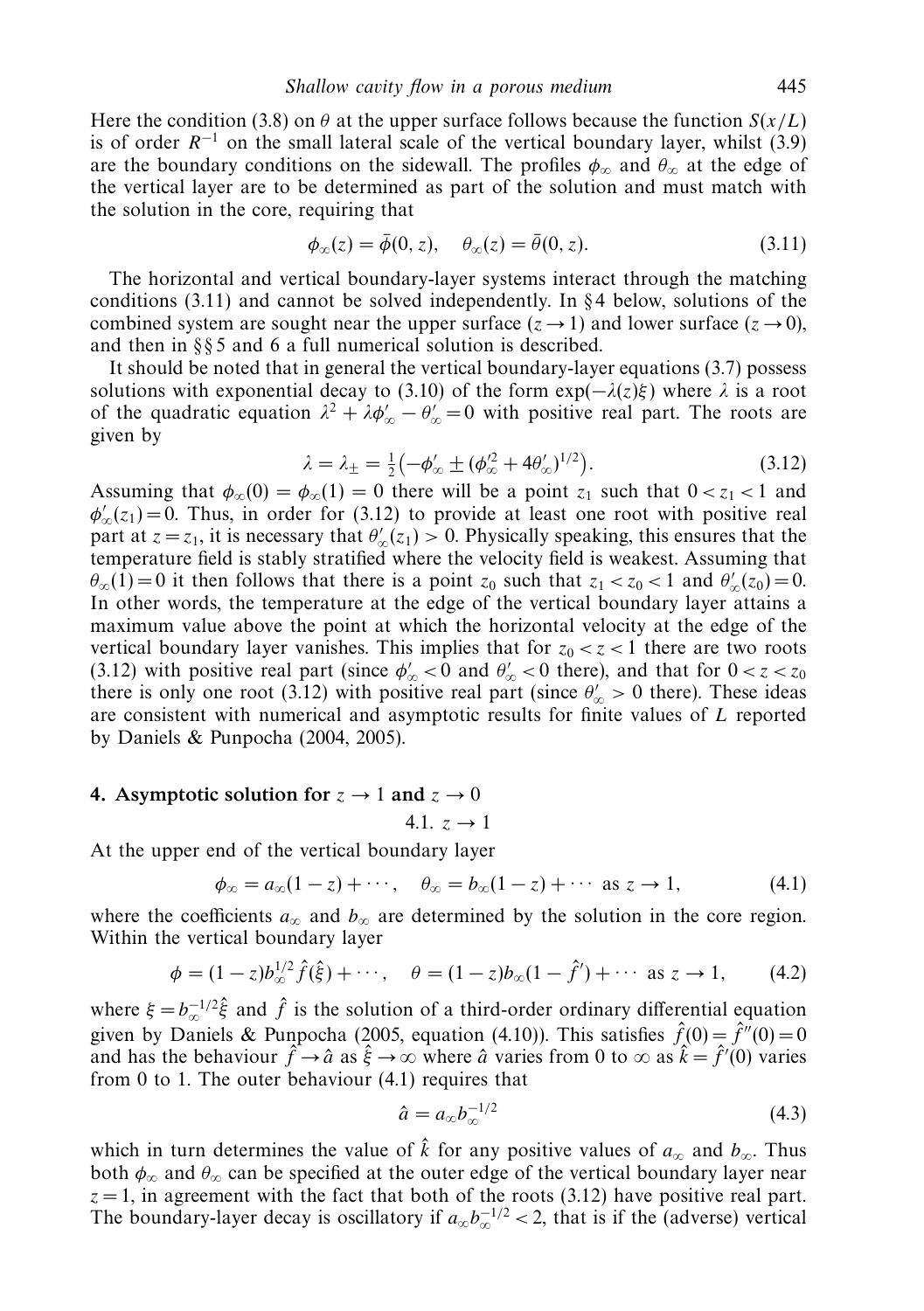stratification is too great or the horizontal entrainment into the layer is too weak. The wall temperature is given by

$$
\theta = (1 - z)b_{\infty}(1 - \hat{k}) + \cdots \text{ as } z \to 1 \tag{4.4}
$$

and since  $0 < \hat{k} < 1$  increases as *z* decreases from 1 but at a slower rate than the external temperature *θ*∞.

$$
4.2. z \rightarrow 0
$$

At the lower end of the vertical boundary layer a solution consistent with the boundary conditions (3.4) applied in the core can be found with

$$
\phi_{\infty} = az + \cdots, \quad \theta_{\infty} = b + cz^2 + \cdots,
$$
\n(4.5)

where *a, b* and *c* are constants. Within the vertical boundary layer

$$
\phi = zF(\eta) + \cdots, \quad \theta = b + z^2 G(\eta) + \cdots \text{ as } z \to 0,
$$
\n(4.6)

where  $\eta = \xi z$  and, from (3.7), the functions *F* and *G* satisfy the equations

$$
F'' = -G', \quad G'F - 2GF' = 0.
$$
\n(4.7)

This represents a convectively dominated flow in which  $G = kF^2$  where *k* is a positive constant. A solution consistent with (4.5) requires that  $F \to a$ ,  $G \to c$  as  $\eta \to \infty$  in which case  $c = ka^2$  and *F* satisfies the equation  $F' = k(a^2 - F^2)$ . This has a solution satisfying the wall condition  $F(0) = 0$  given by

$$
F = a \tanh(ak\eta) \tag{4.8}
$$

and then

$$
G = a^2 k \tanh^2(a k \eta). \tag{4.9}
$$

The constant *k* is not determined by this local analysis and its value is effectively fixed by the upstream history of the boundary layer, as is the value of the constant *b* in (4.5). Thus if  $\phi_{\infty}$ , through the value of *a*, is viewed as specified by the core solution, then the vertical boundary layer determines the corresponding form of  $\theta_{\infty}$  near  $z = 0$ . This is consistent with the fact that if  $a > 0$  and  $c > 0$  so that locally  $\phi_{\infty} > 0$  and  $\theta_{\infty}$  > 0, only one of the roots (3.12) has positive real part.

The effects of thermal conduction are too small to influence equations (4.7), indicating the possible existence of an inner thermal layer where  $\xi \sim z^{-1/2}$  as  $z \to 0$ . Within this layer

$$
\phi = z^{3/2} \tilde{F}(\gamma) + \cdots, \quad \theta = b + z^3 \tilde{G}(\gamma) \text{ as } z \to 0,
$$
\n(4.10)

where  $\gamma = \xi z^{1/2}$ . Since  $\tilde{F}'' = 0$  it follows from matching with (4.6) that  $\tilde{F} = a^2 k \gamma$  and then  $\tilde{G}$  is found to satisfy the equation

$$
\tilde{G}'' - \frac{3}{2}a^2k\gamma\tilde{G}' + 3a^2k\tilde{G} = 0,
$$
\n(4.11)

with boundary conditions

$$
\tilde{G}' = 0 \text{ at } \gamma = 0, \quad \tilde{G} \sim a^4 k^3 \gamma^2 \text{ as } \gamma \to \infty.
$$
 (4.12)

The required solution is

$$
\tilde{G} = a^2 k^2 (a^2 k \gamma^2 - \frac{2}{3}).
$$
\n(4.13)

Its relatively simple form is a consequence of the fact that the functional relation between temperature and stream function in the outer region where  $\xi \sim z^{-1}$  results in a solution (4.9) already consistent with the thermal boundary condition at the sidewall. Indeed, the fact that the temperature is proportional to the square of the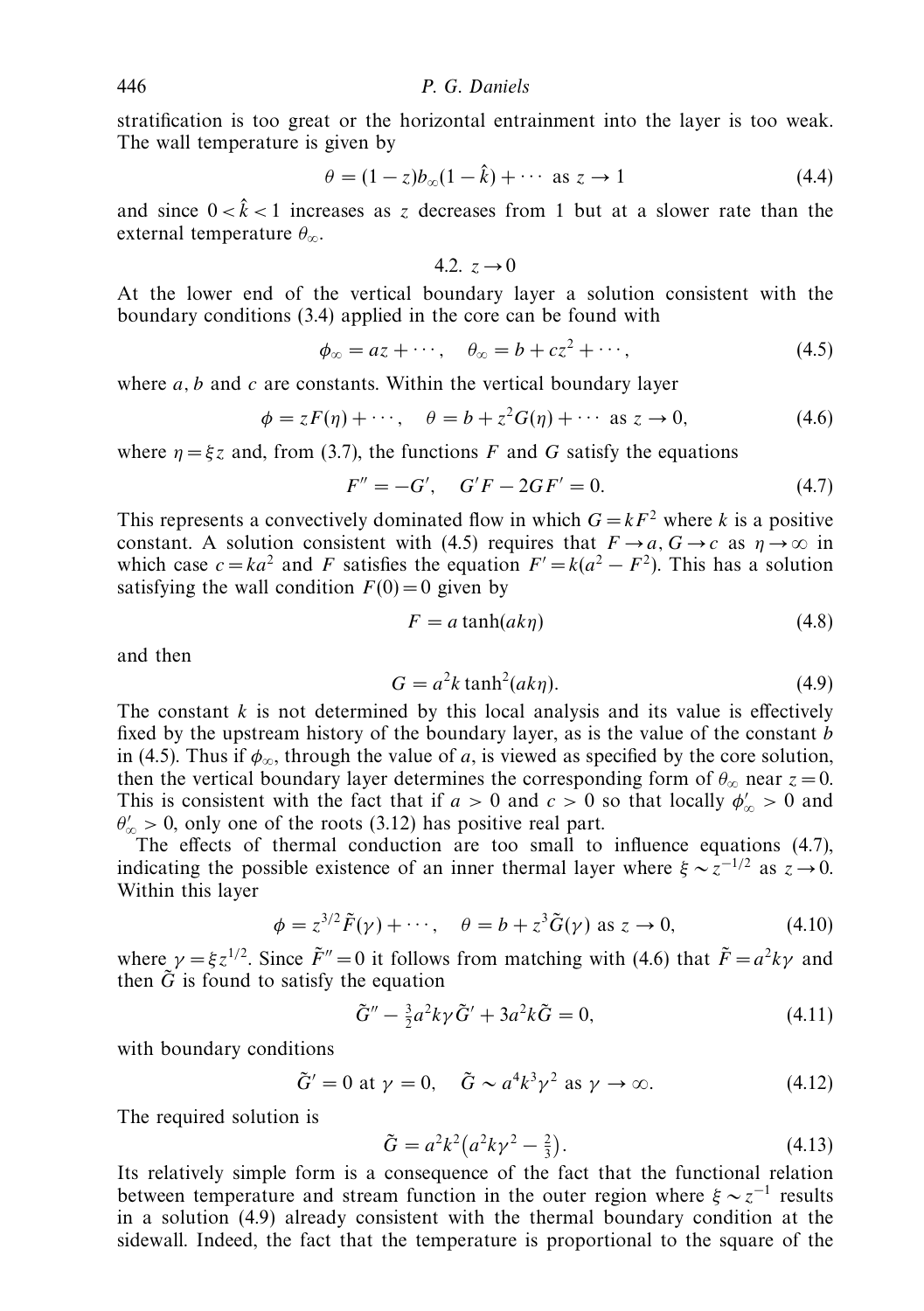stream function in the outer region is essential as it ensures that the exponentially large complementary solution of the inner equation is not generated.

Note from (4.9) that the wall temperature is given by

$$
\theta \sim b - \frac{2}{3}a^2k^2z^3 \text{ as } z \to 0,
$$
\n(4.14)

suggesting that it increases monotonically from zero at the upper corner to the value *b* at the lower corner.

The width of the vertical boundary layer increases in a singular fashion as  $z \rightarrow 0$ . with  $\xi \sim z^{-1/2}$  in the inner thermal layer and  $\xi \sim z^{-1}$  in the outer layer. Sufficiently close to the lower wall the *z*-derivatives in the full governing equations  $(2.2)$  become comparable in size to the *x*-derivatives and the vertical boundary layer approximation breaks down. For the outer part of the layer this occurs when  $x \sim z \sim R^{-1/4}$ , leading to an outer corner zone where

$$
\psi = R^{1/4} \Psi(\bar{x}, \bar{z}) + \cdots, \quad T = b + R^{-1/2} \Theta(\bar{x}, \bar{z}) + \cdots \tag{4.15}
$$

and  $x = R^{-1/4}\bar{x}$ ,  $z = R^{-1/4}\bar{z}$ . The governing equations are

$$
\bar{\nabla}^2 \Psi = -\frac{\partial \Theta}{\partial \bar{x}}, \quad \frac{\partial (\Theta, \Psi)}{\partial (\bar{x}, \bar{z})} = 0, \tag{4.16}
$$

where  $\bar{\nabla}^2 = \partial^2/\partial \bar{x}^2 + \partial^2/\partial \bar{z}^2$ , from which it follows that  $\Theta = k\Psi^2$  and  $\Psi$  satisfies the system

$$
\bar{\nabla}^2 \Psi + 2k \Psi \frac{\partial \Psi}{\partial \bar{x}} = 0, \tag{4.17}
$$

$$
\Psi = 0 \text{ on } \bar{x} = 0 \text{ and } \bar{z} = 0,
$$
\n(4.18)

$$
\Psi \sim \bar{z}F(\bar{x}\bar{z}) \text{ as } \bar{z} \to \infty,
$$
\n(4.19)

$$
\Psi \to a\bar{z} \text{ as } \bar{x} \to \infty,
$$
\n(4.20)

where  $F$  is given by (4.8). Since conduction is neglected in (4.16), this corner zone also has conductive sublayers of thickness  $x \sim R^{-3/8}$  and  $z \sim R^{-3/8}$  on the sidewall and bottom wall respectively, within which  $\psi \sim R^{1/8}$  and  $T - b \sim R^{-3/4}$ . Finally, an inner conductive corner zone occurs at the junction of the sublayers where  $x \sim z \sim R^{-3/8}$ ,  $\psi \sim 1$  and  $T - b \sim R^{-1}$ . Since all of these regions are passive and do not influence the overall flow or temperature fields in the cavity, or the leading-order value of the temperature in the corner, they will not be considered further here.

#### *5. Numerical scheme*

The numerical scheme used to solve the combined system  $(3.2)$ – $(3.5)$  and  $(3.7)$ – $(3.11)$ was based on that developed by Daniels & Punpocha (2005) for the finite-aspect-ratio cavity, modified to allow for the new behaviour near  $z = 0$ . Because the core region contains a two-way flow, steady-state solutions were found there using the artificial time-dependent system

$$
\frac{\partial \bar{\phi}}{\partial t} = \frac{\partial^2 \bar{\phi}}{\partial z^2} + \frac{\partial \bar{\theta}}{\partial x}, \quad \frac{\partial \bar{\theta}}{\partial t} = \frac{\partial^2 \bar{\theta}}{\partial z^2} + \frac{\partial \bar{\phi}}{\partial x} \frac{\partial \bar{\theta}}{\partial z} - \frac{\partial \bar{\phi}}{\partial z} \frac{\partial \bar{\theta}}{\partial x}, \tag{5.1}
$$

together with the boundary conditions (3.3)–(3.5) and the condition

$$
\bar{\theta} = \theta_{\infty}(z) \text{ on } X = 0 \text{ for } z < z_0. \tag{5.2}
$$

The system was discretized on a uniform mesh in *X* and *z* using central differences in *X* and *z* and a forward difference in time. Starting from a specified initial state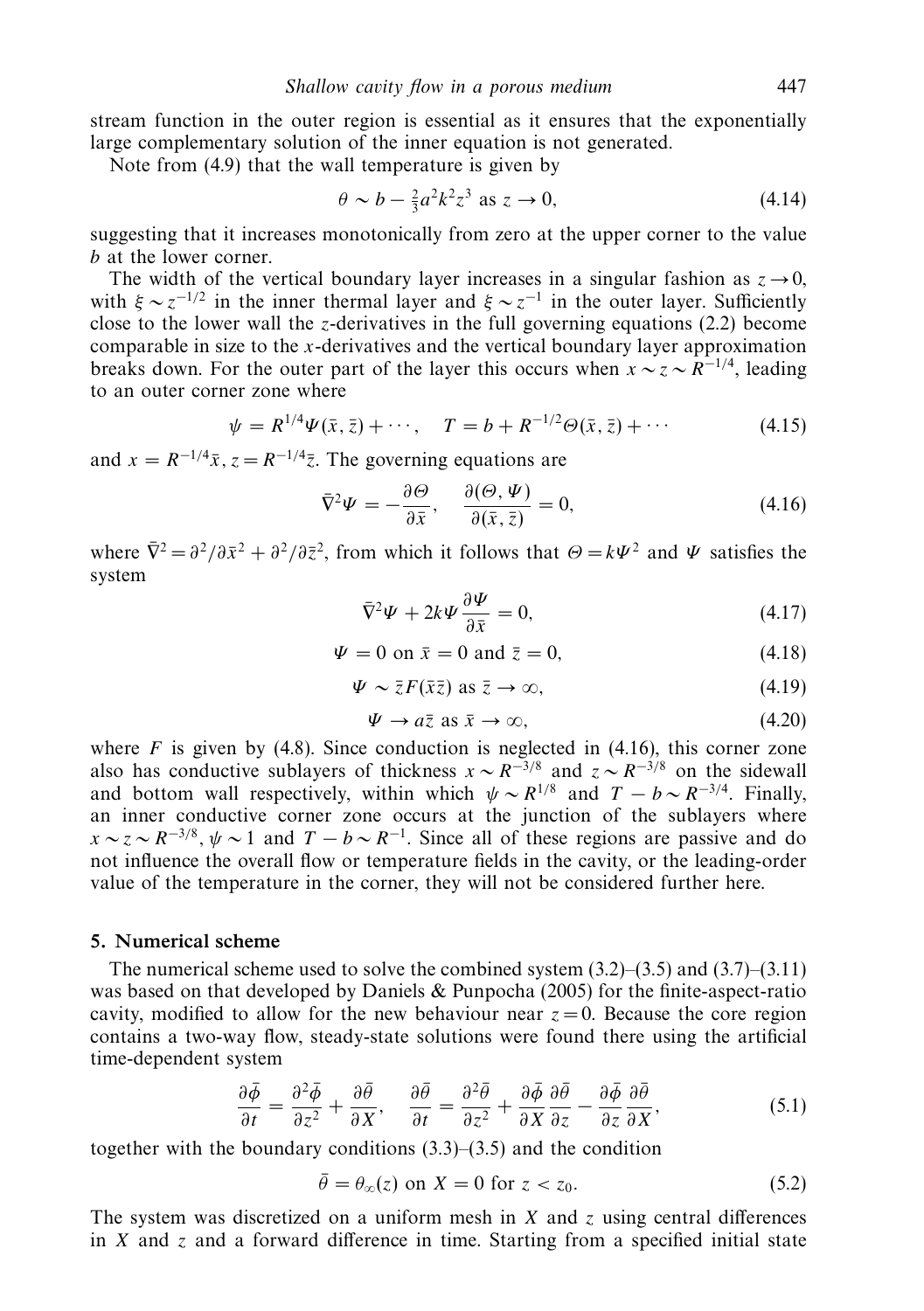this allows values of  $\bar{\phi}$  and  $\bar{\theta}$  to be determined explicitly for each new time step at all internal grid points. New values of  $\bar{\theta}$  on  $X = \bar{L}$  and  $z = 0$  are obtained using a quadratic extrapolation based on two internal grid points. No conditions are applied on  $\bar{\theta}$  and  $\bar{\phi}$  for  $z \ge z_0$  at  $X = 0$  and new values are set there by using a quadratic extrapolation of the solution at three internal grid points. The same method is used to set the new values of  $\bar{\phi}$  at  $X = 0$  in  $z < z_0$ ; the values of  $\bar{\theta}$  are fixed there by (5.2).

The next stage of the numerical scheme is to take the new steady-state profiles *φ*<sup>∞</sup> and  $\theta_{\infty}$  (the latter for  $z \ge z_0$  only) and use these as boundary conditions for  $\phi$  and  $\theta$ at the edge of the vertical boundary layer. The steady-state vertical boundary-layer equations are predominantly parabolic in the negative *z*-direction although small upward velocities occur near the edge of the layer if the outward exponential decay is oscillatory, which from (3.12) is the case in  $z > z_0$  if  $-\phi_{\infty}'(-\theta_{\infty}')^{-1/2} < 2$ . The solution was marched down the layer from the initial profile (3.8) at  $z = 1$ . In order to capture the widening of the layer as  $z \to 0$  a coordinate transformation  $(\xi, z) \to (s, z)$  where  $s = \xi \delta(z)$  was used, enabling the solution to be computed on a uniform grid in *s* and *z* over the domain  $0 \le s \le s_\infty$ ,  $0 \le z \le 1$ . The function  $\delta(z)$  is chosen to be unity at  $z = 1$  and to have the asymptotic behaviour  $\delta \sim \delta_{0}z$  as  $z \to 0$  to accommodate the asymptotic behaviour (4.6). The governing equations become

$$
\delta \frac{\partial^2 \phi}{\partial s^2} + \frac{\partial \theta}{\partial s} = 0, \quad \delta \frac{\partial^2 \theta}{\partial s^2} - \frac{\partial \phi}{\partial z} \frac{\partial \theta}{\partial s} + \frac{\partial \phi}{\partial s} \frac{\partial \theta}{\partial z} = 0,\tag{5.3}
$$

where  $\phi$  and  $\theta$  are now regarded as functions of *s* and *z*. These are solved subject to  $\phi = \theta = 0$  on  $z = 1$  and  $\phi = \frac{\partial \theta}{\partial s} = 0$  on  $s = 0$ , together with  $\phi \rightarrow \phi_{\infty}, \theta \rightarrow \theta_{\infty}$  as  $s \rightarrow \infty$ for  $z \ge z_0$  and  $\phi \to \phi_\infty$ ,  $\partial \phi / \partial s \to 0$  as  $s \to \infty$  for  $z < z_0$ . The equations were converted to first-order form and the Crank–Nicolson method together with Newton iteration used to solve them, applying the edge conditions at  $s = s_{\infty}$ .

The overall scheme consisted of successive computations of the core region and vertical boundary layer until convergence was achieved. The computation can lead to a change in  $z_0$  depending on the behaviour of  $\bar{\theta}$  at  $X = 0$ . In practice an adjustment to  $z_0$  was made before each solution of the core region to ensure that  $\frac{\partial \vec{\theta}(0, z)}{\partial z}$ remained zero at  $z = z_0 +$ . Such adjustments were limited to a change of at most one step length in the *z*-direction at any given stage.

For a given value of  $\bar{L}$ , the entire scheme was started using

$$
\bar{\phi} = \left(1 - \frac{X}{\bar{L}}\right)\phi_{\infty}(z), \quad \bar{\theta} = \theta_{\infty}(z) + \left(1 - \left(1 - \frac{X}{\bar{L}}\right)^2\right)\left(1 - \alpha_0 \cos \frac{\pi z}{2}\right) \tag{5.4}
$$

as the initial state at  $t = 0$  in the core region, with

$$
\phi_{\infty} = 4z(1-z)\phi_{\infty \max},\tag{5.5}
$$

$$
\theta_{\infty} = \theta_{\infty \max} \left( \frac{1-z}{1-z_0} \right) \left( 2 - \frac{1-z}{1-z_0} \right), \quad z > z_0,
$$
\n
$$
(5.6)
$$

$$
\theta_{\infty} = \frac{1}{2} \left( \theta_0 + \theta_{\infty \max} + (\theta_0 - \theta_{\infty \max}) \cos \frac{\pi z}{z_0} \right), \quad z < z_0 \tag{5.7}
$$

and values of  $z_0$ ,  $\phi_{\infty \max}$ ,  $\theta_{\infty \max}$ ,  $\theta_0$  and  $\alpha_0$  chosen by reference to computations for previous values of  $\overline{L}$  or, in the first instance, the solution computed by Daniels & Punpocha (2005), which is equivalent to the limiting case  $\bar{L} \rightarrow 0$  (see §7 below). The initial state (5.4) was also used for subsequent computations of the core region but with  $\phi_{\infty}$  and  $\theta_{\infty}$  replaced by their latest approximations.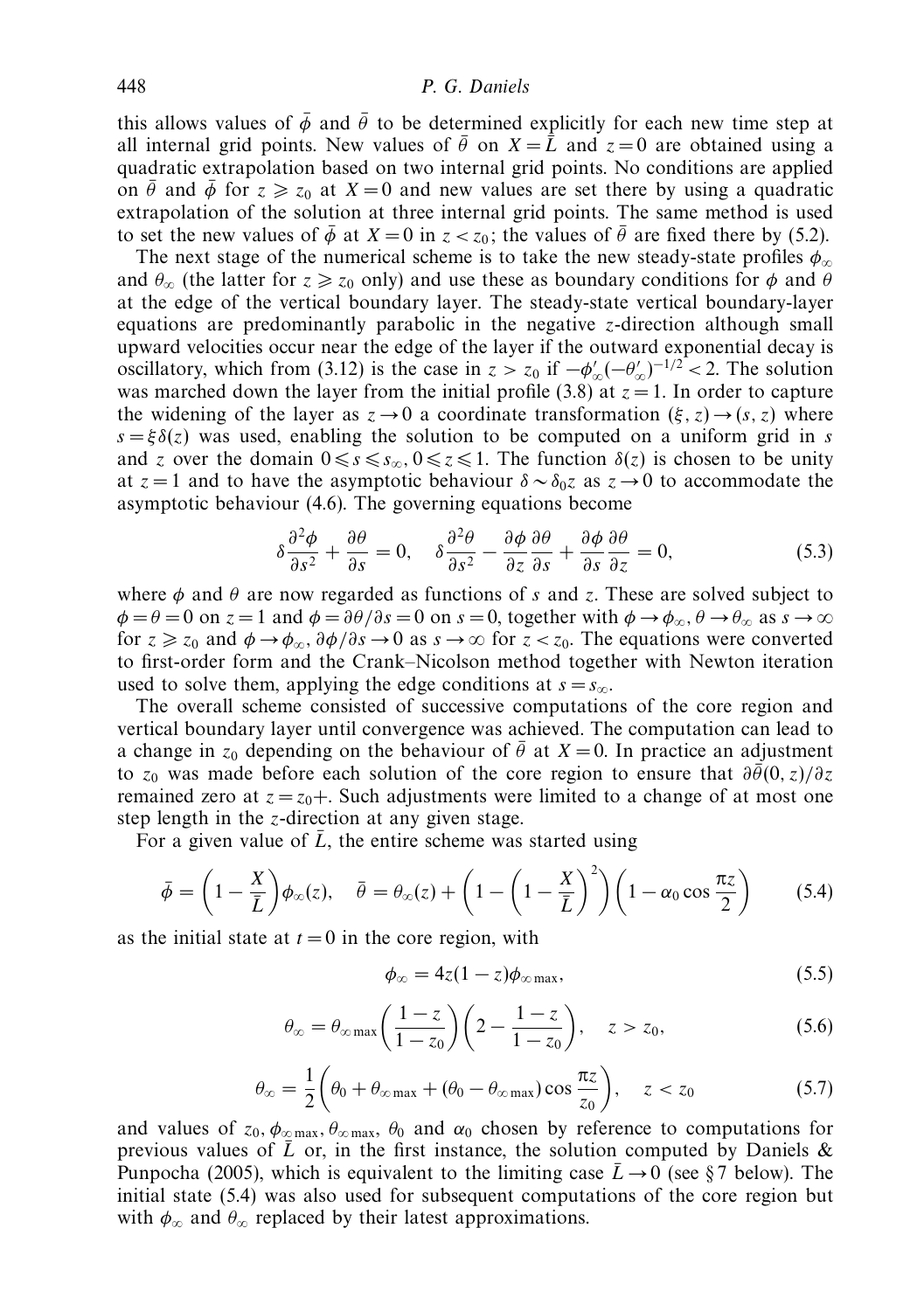#### *6. Results*

Various checks were made to test the dependence of the numerical solution on the various step sizes involved and on the implementation of the boundary conditions and initial conditions. One possible source of error is a limitation on  $s_{\infty}$  to avoid numerical instability at the outer edge of the vertical boundary layer in  $z > z_0$ , but this is only of any significance near  $z = 1$  where the value of  $-\phi_{\infty}'(-\theta_{\infty}')^{-1/2}$  is minimum. In the final converged state the results to be presented below indicate that the value of  $\hat{a}$  in (4.3) ranges typically from 1.4 when  $\bar{L} = 0.05$  to 1.6 when  $\bar{L} = 1$ . Although oscillatory behaviour occurs strictly when  $\hat{a}$  < 2, it remains small if  $\hat{a}$  > 1.4 (see Daniels & Punpocha 2005, section 7) and since the value of  $-\phi_{\infty}'(-\theta_{\infty}')^{-1/2}$  quickly rises above the value 2 as *z* decreases from 1, any impact on the solution is small. The most accurate computations were performed with 100 steps in the *z*-direction, 40 steps in *X* and 60 steps in *s* and in this case the errors in the temperature and stream function are estimated to be less than  $0.5\%$ .

In the vertical layer it was found necessary to choose the transformation function  $\delta(z)$  carefully both to avoid any instability associated with reverse flow at the edge of the layer and to ensure a sufficiently large outer boundary for all values of *z*. For moderate values of  $\overline{L}$  (in the range  $0.1 < \overline{L} < 0.6$ ) the form

$$
\delta(z) = 1 + \alpha(z - 1) \text{ for } z \ge z_a,
$$
\n(6.1)

$$
\delta(z) = 1 + \alpha(z - 1) + (\alpha - 1) \exp\left(\frac{z}{z_a(z - z_a)}\right) \text{ for } z < z_a \tag{6.2}
$$

was used, with the value of *za* usually chosen to coincide with the initial estimate for  $z_0$ . It was found convenient to recompute the solution in the region  $z \ge z_0$  and adjust the parameter  $\alpha$  until the value of  $\frac{\partial \phi}{\partial s}$  at  $s = s_{\infty}$  was zero (to at least six decimal places) at  $z = z_0 +$ . Since  $\delta \frac{\partial \phi}{\partial s} = \theta_\infty - \theta$  and the left-hand side is zero at  $s = s_\infty$  for  $z < z_0$ , this ensures a smooth transition in the value of  $\theta_{\infty}$  across  $z = z_0$ . The remainder of the vertical boundary layer is then computed from  $z = z_0$  to  $z = 0$ . Typical initial values used for  $\alpha$  ranged from 2 for  $\bar{L} = 0.1$  to 1.6 for  $\bar{L} = 0.6$ .

For extreme values of  $\overline{L}$  ( $\overline{L}$  = 0.025, 0.05, 0.8 and 1) it was found necessary to replace (6.2) by a two-part definition of *δ* such that, in the region  $z \le z_b$ , *δ* is defined by the linear form  $\delta(z) = \beta z$  and, in the region  $z_b < z < z_a$ , by a quartic polynomial in *z* with continuous function values and first derivatives at  $z = z_a$  and  $z = z_b$ . The parameters  $z_a$ ,  $z_b$ , α and β are all suitably chosen and  $α$  is again used as an adjustable parameter to recompute the solution in  $z > z_0$ .

The vertical boundary layer widens as  $\overline{L}$  increases, so that it was also necessary to adjust  $s_{\infty}$  accordingly, with typical values ranging from 0.195 for  $\bar{L} = 0.025$  to 10.8 for  $\overline{L} = 1$ .

In the core region, stability limitations of the explicit scheme necessitated the use of a small time step  $\Delta t = 10^{-5}$  and  $2 \times 10^5$  time steps were generally sufficient to achieve convergence such that the numerical approximations to  $\bar{\phi}$  and  $\bar{\theta}$  were steady to at least six significant figures.

Provided the choice of the various parameters involved in the initial state and the transformation function  $\delta(z)$  were reasonable, the entire scheme generally converged to the final solution within about 20 overall iterations of the core/vertical boundarylayer systems. Figure 2 shows a summary of the main properties of the solution as a function of  $\overline{L}$ . The temperature is shown at the corners and the midpoint of the lower boundary. Also shown are the maximum values of the temperature and stream function at the edge of the vertical boundary layer, together with the heights  $z = z_0$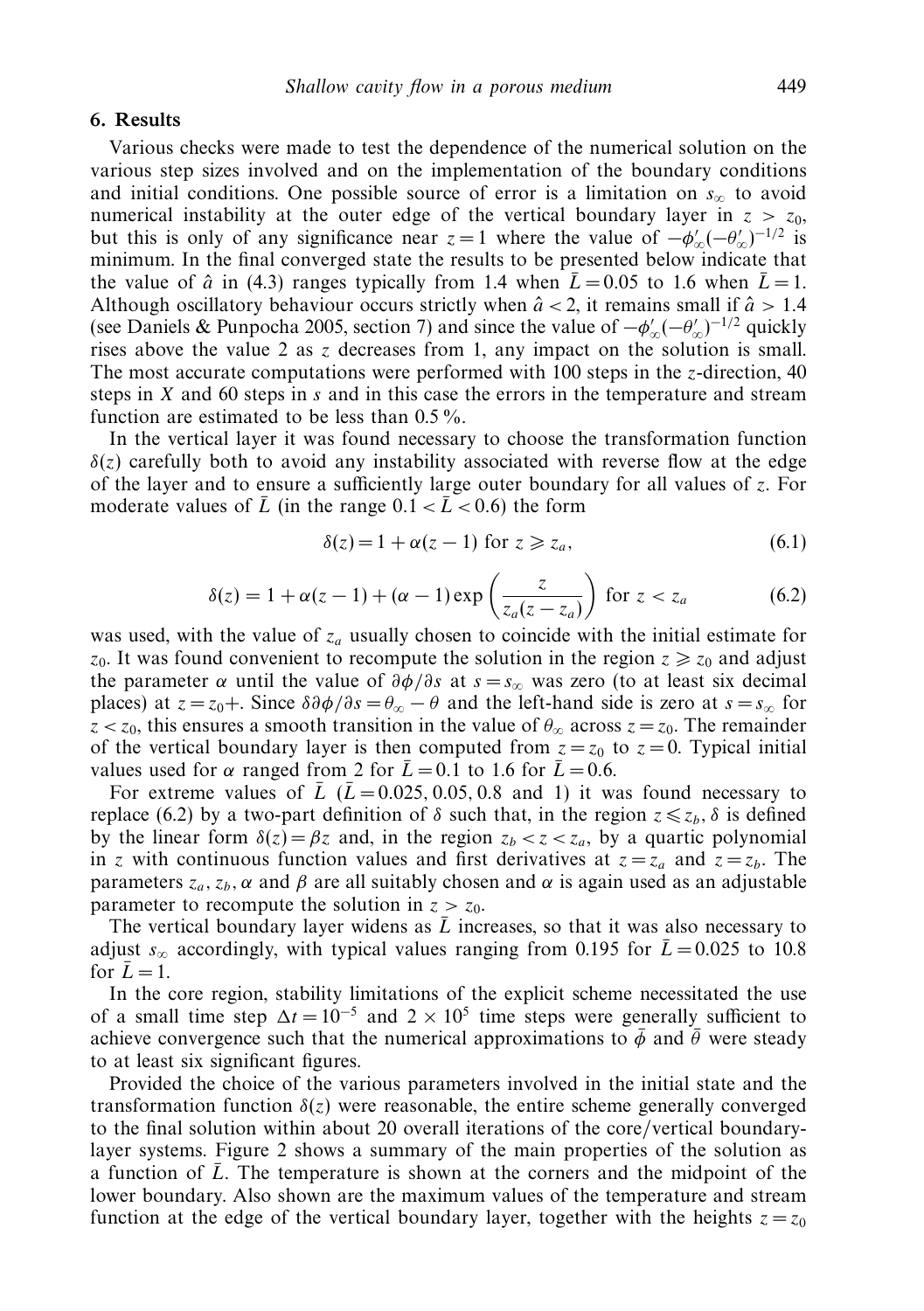

FIGURE 2. Main solution properties as a function of  $\overline{L}$  showing the core temperatures  $\overline{\theta}(0,0)$ ,  $\bar{\theta}(\bar{L}/2, 0), \bar{\theta}(\bar{L}, 0)$ , the maximum values of the temperature and stream function at the edge of the vertical boundary layer, *θ*<sup>∞</sup> max*, φ*<sup>∞</sup> max, and their respective locations *z*0*, z*1, and the overall maximum value of the stream function  $\phi_{\text{max}}$ .

and  $z = z<sub>1</sub>$  at which they occur. The overall stream function maximum is also shown. As  $\overline{L}$  increases, the centre of circulation moves away from the edge of the vertical boundary layer into the end of the core region and the width of the vertical boundary layer increases. The overall stream function maximum reaches a maximum value as a function of  $\overline{L}$  at  $\overline{L} = 0.13$ .

Figures 3 to 11 show details of the solution for  $\bar{L} = 0.05, 0.2$  and 1, corresponding to low, moderate and high values of the parameter  $\bar{L}$ . The profiles  $\phi_{\infty}$  and  $\theta_{\infty}$  at the edge of the vertical boundary layer are shown in figure 3. For  $\bar{L} = 0.05$  the centre of circulation occurs at the edge of the vertical boundary layer near the top of the cold wall and locally there is a strong flow along the upper wall and down the vertical boundary layer. In the core, the isotherms and streamlines shown in figure 4 are tightly packed near the upper surface of the cavity, where the major variation in the horizontal flow and temperature occurs; this variation is shown in figure 5. As  $\overline{L}$  increases, the centre of circulation moves downwards and into the core region, as shown by the core isotherms and streamlines for  $\bar{L} = 0.2$  in figure 6. The isotherms now tilt downwards relative to the cavity walls as conduction becomes more significant throughout the flow and the return flow in the lower half of the cavity strengthens, as shown in figure 7. Profiles of the vertical velocity and temperature in the vertical boundary layer shown in figure 8 indicate the manner in which the layer widens as  $z \rightarrow 0$ , consistent with the asymptotic behaviour predicted in §4.2. For  $\bar{L} = 1$  the core isotherms shown in figure 9 are almost vertical, an indication that conduction is now dominant throughout most of the cavity; the centre of circulation moves to a position at roughly mid-height and there is an almost symmetrical horizontal flow, as shown in figure 10. Finally, figure 11 shows that there is a significant overall widening of the vertical boundary layer and a reduction in the vertical flow speed there compared with the corresponding results for  $\bar{L} = 0.2$  in figure 8. This is associated with the decrease in speed of the recirculating flow (as evidenced by the horizontal flow speeds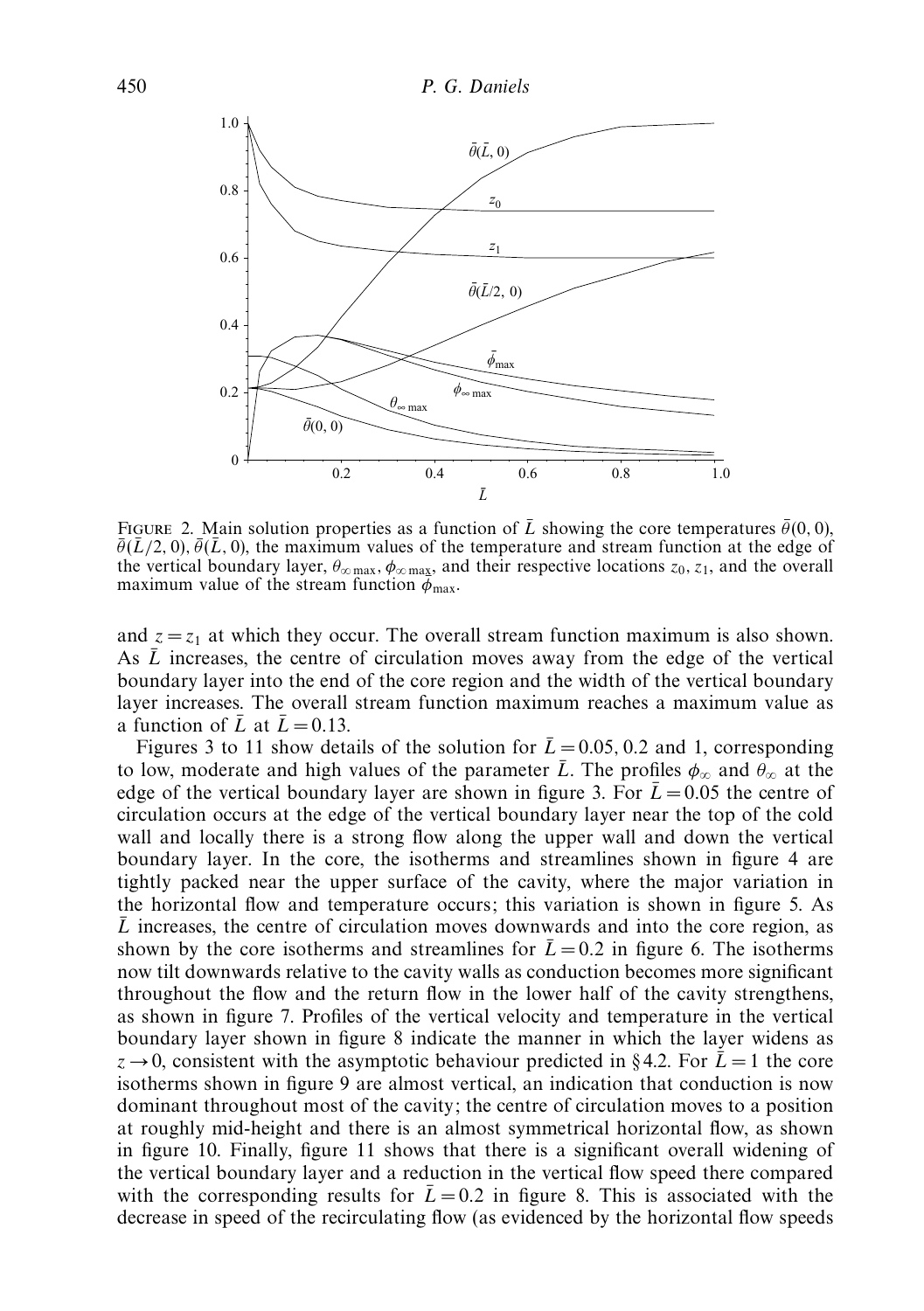

FIGURE 3. The profiles  $\phi_{\infty}$  (--) and  $\theta_{\infty}$  (- --) at the edge of the vertical boundary layer for  $(a) \bar{L} = 0.05$ ,  $(b) \bar{L} = 0.2$ ,  $(c) \bar{L} = 1$ .



FIGURE 4. (*a*) Isotherms and (*b*) streamlines of the core solution for  $\bar{L} = 0.05$ . The flow is counterclockwise and the intervals in  $\bar{\theta}$  and  $\bar{\phi}$  are 0.02 and 0.01 respectively.

in figures 7 and 10) and with the reduction in thermal gradients near the cold sidewall as  $\overline{L}$  increases.

#### *7. Discussion*

Solutions have been found for the flow and temperature fields within a cavity differentially heated at the upper surface for large aspect ratios *L* and high Darcy– Rayleigh numbers *R* such that  $\overline{L} = LR^{-1/2}$  is of order one. A single-cell circulation is generated in which fluid circulates between the main core region and a vertical boundary layer of width order *R*−1*/*<sup>2</sup> near the colder sidewall. For fixed *R*, equivalent to a fixed temperature differential  $\Delta T$  and cavity height *h*, variations in  $\overline{L}$  are equivalent to variations in the length *d* of the cavity. For the quadratic profile (2.8),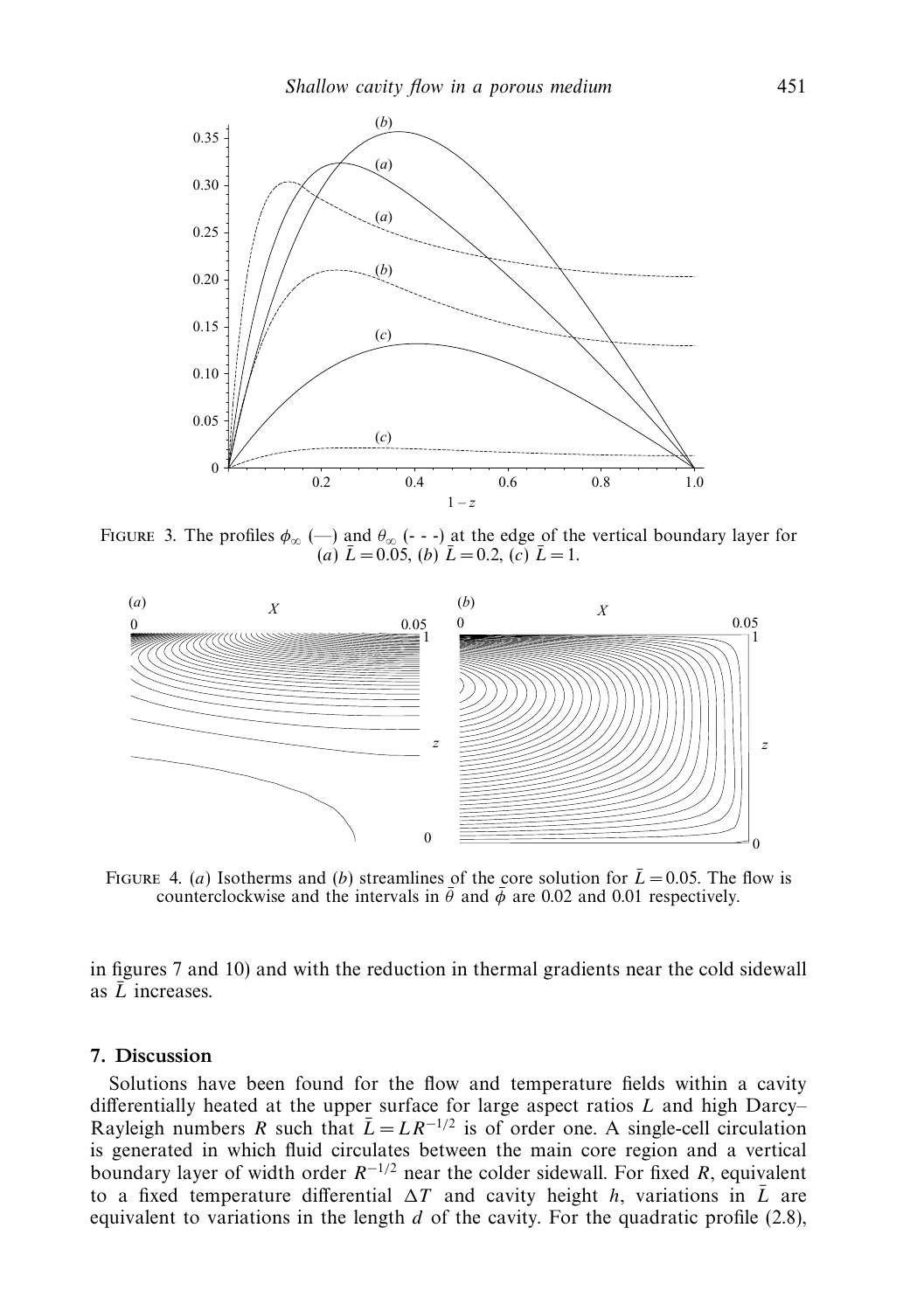





FIGURE 6. (*a*) Isotherms and (*b*) streamlines of the core solution for  $\bar{L} = 0.2$ . The flow is counterclockwise and the intervals in  $\bar{\theta}$  and  $\bar{\phi}$  are 0.02 and 0.01 respectively.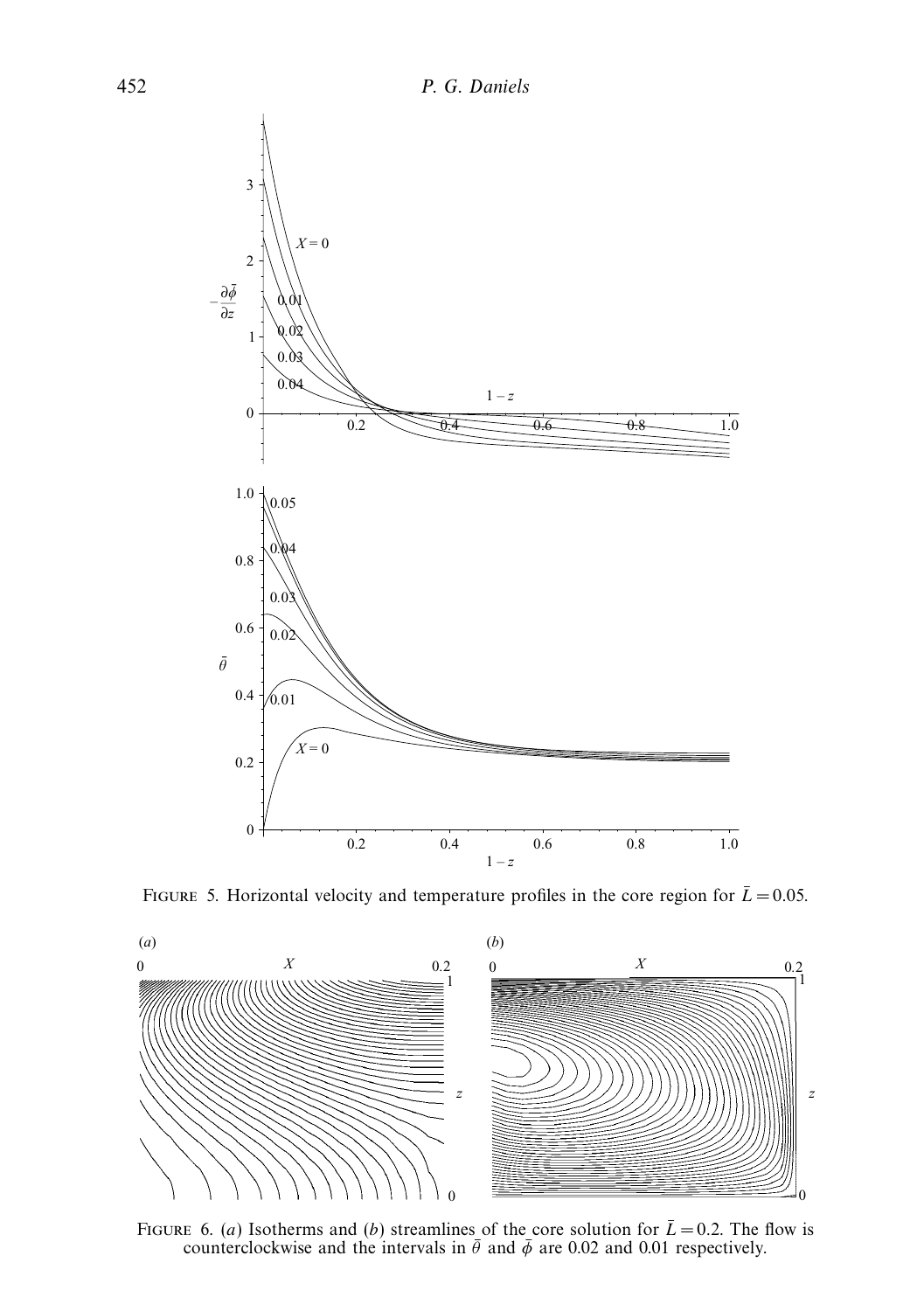

FIGURE 7. Horizontal velocity and temperature profiles in the core region for  $\bar{L} = 0.2$ .

the present results show that as  $\bar{L}$  increases the circulation driven by the temperature differential reaches maximum intensity at  $\bar{L} = 0.13$  and then subsides. This critical value of  $\bar{L}$  can be expected to depend on the precise form of the temperature profile *S* at the upper surface, although general features of the flow, such as the asymptotic properties described in § 4, are applicable for any monotonic form of *S*.

At low values of  $\bar{L}$ , the circulation occurs primarily near the upper surface within a horizontal boundary layer of depth order  $1 - z \sim \bar{L}^{2/3}$  and the vertical boundary layer of width  $\xi \sim \bar{L}^{1/3}$ . The structure of the solution in this limit is that of high Darcy–Rayleigh number flow in a cavity of finite aspect ratio (Daniels & Punpocha 2005). For the quadratic profile (2.8), the temperature and stream function attain maximum values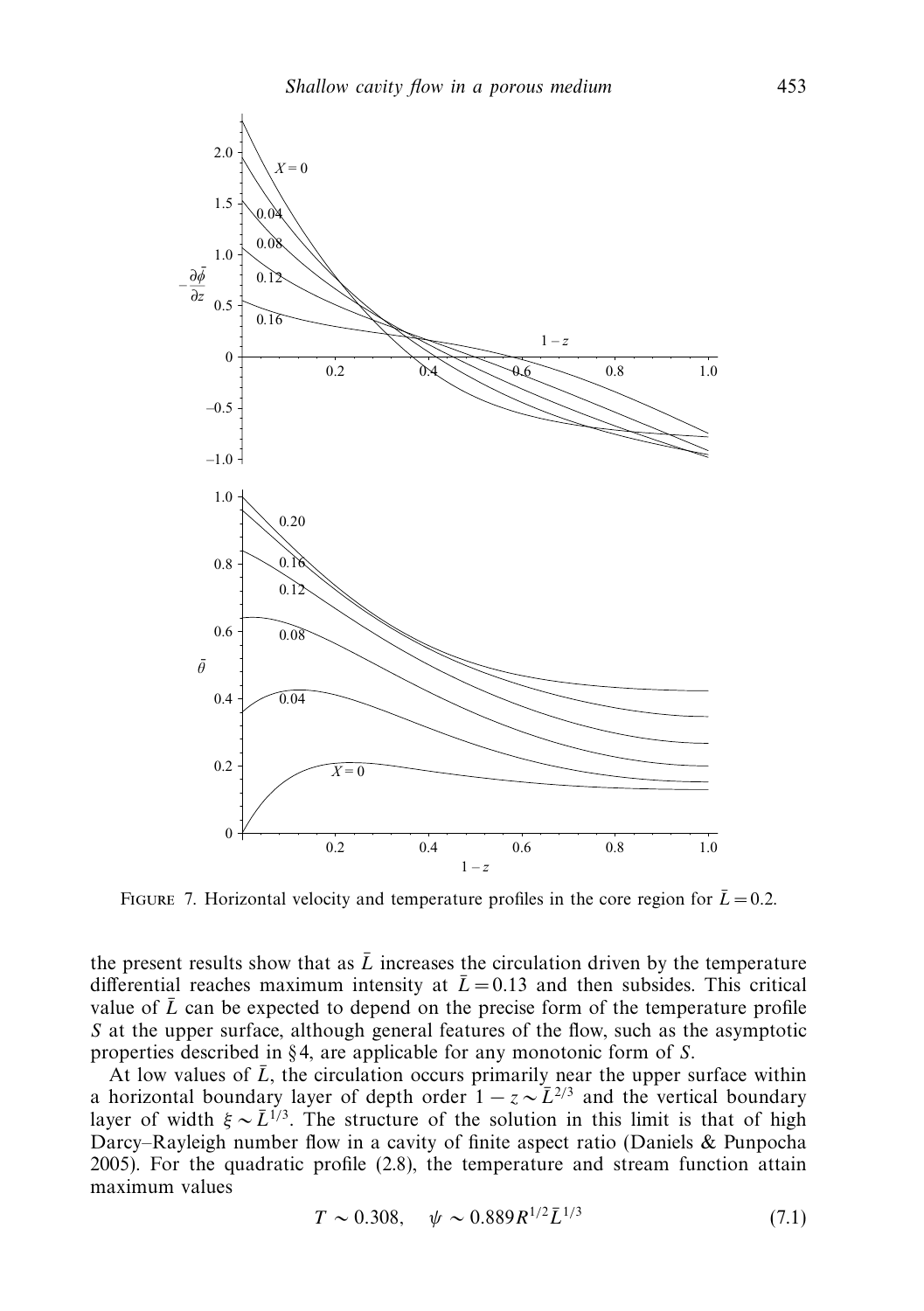

FIGURE 8. Vertical velocity and temperature profiles in the vertical boundary layer for  $\bar{L} = 0.2$ .

at the edge of the vertical boundary layer, at depths

$$
1 - z_0 \sim 1.00 \bar{L}^{2/3}, \quad 1 - z_1 \sim 2.10 \bar{L}^{2/3}
$$
 (7.2)

respectively. Below the upper surface layer, the cavity is at near-constant temperature

$$
T \sim 0.213 + O(\bar{L}^2), \quad \bar{L} \to 0.
$$
 (7.3)

The asymptotic results  $(7.1)$ – $(7.3)$  are in good agreement with the numerical results of §6. As  $\bar{L} \rightarrow 0$  the present theory encompasses the horizontal/vertical boundarylayer structure of Daniels & Punpocha (2005) and so correctly predicts the position of the centre of circulation even when  $L = O(1)$ . It does not, however, encompass the leading-order variations of the flow and temperature within the core region when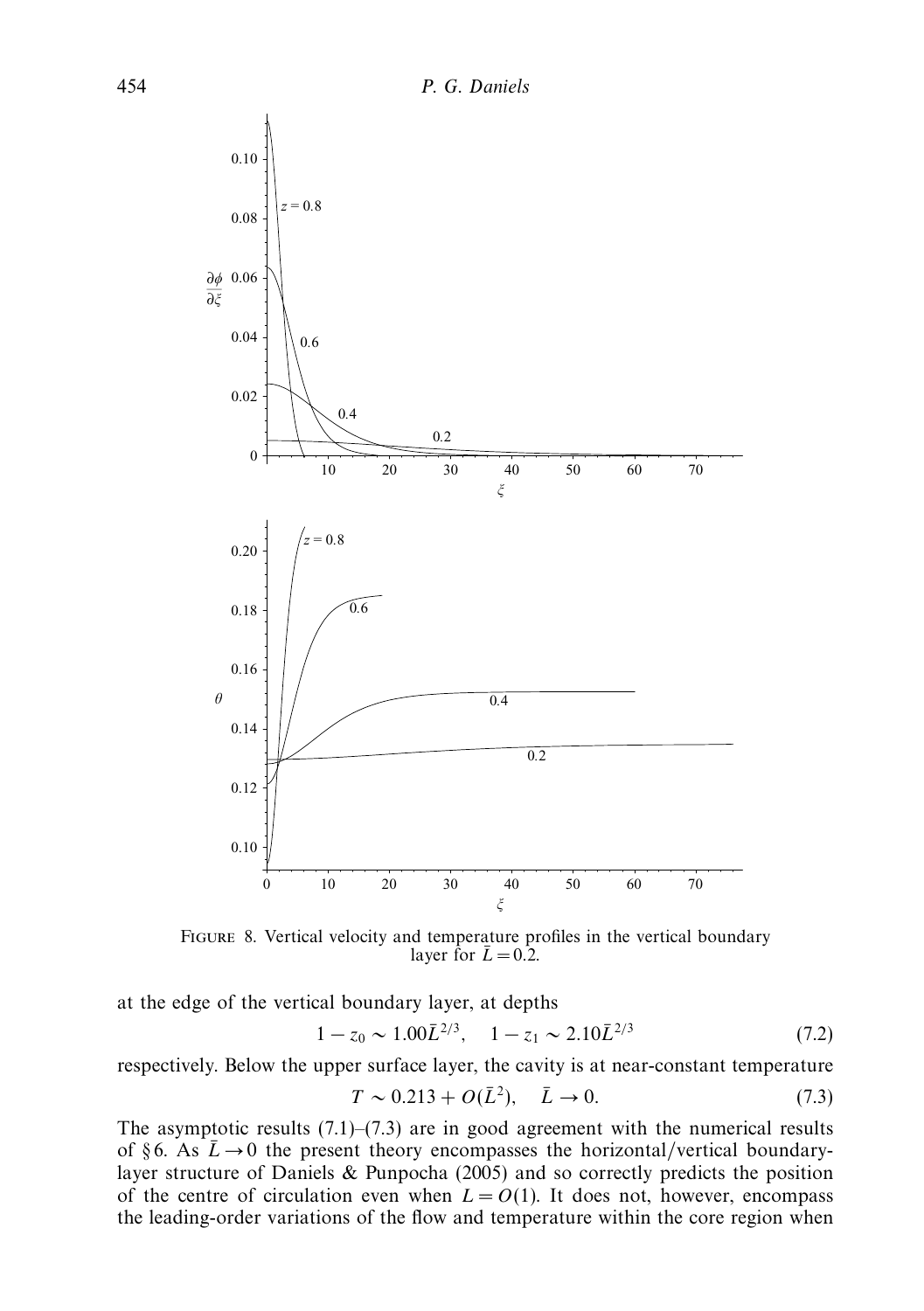

FIGURE 9. (*a*) Isotherms and (*b*) streamlines of the core solution for  $\bar{L} = 1$ . The flow is counterclockwise and the intervals in  $\bar{\theta}$  and  $\bar{\phi}$  are 0.02 and 0.005 respectively.



FIGURE 10. Horizontal velocity and temperature profiles in the core region for  $\bar{L} = 1$ .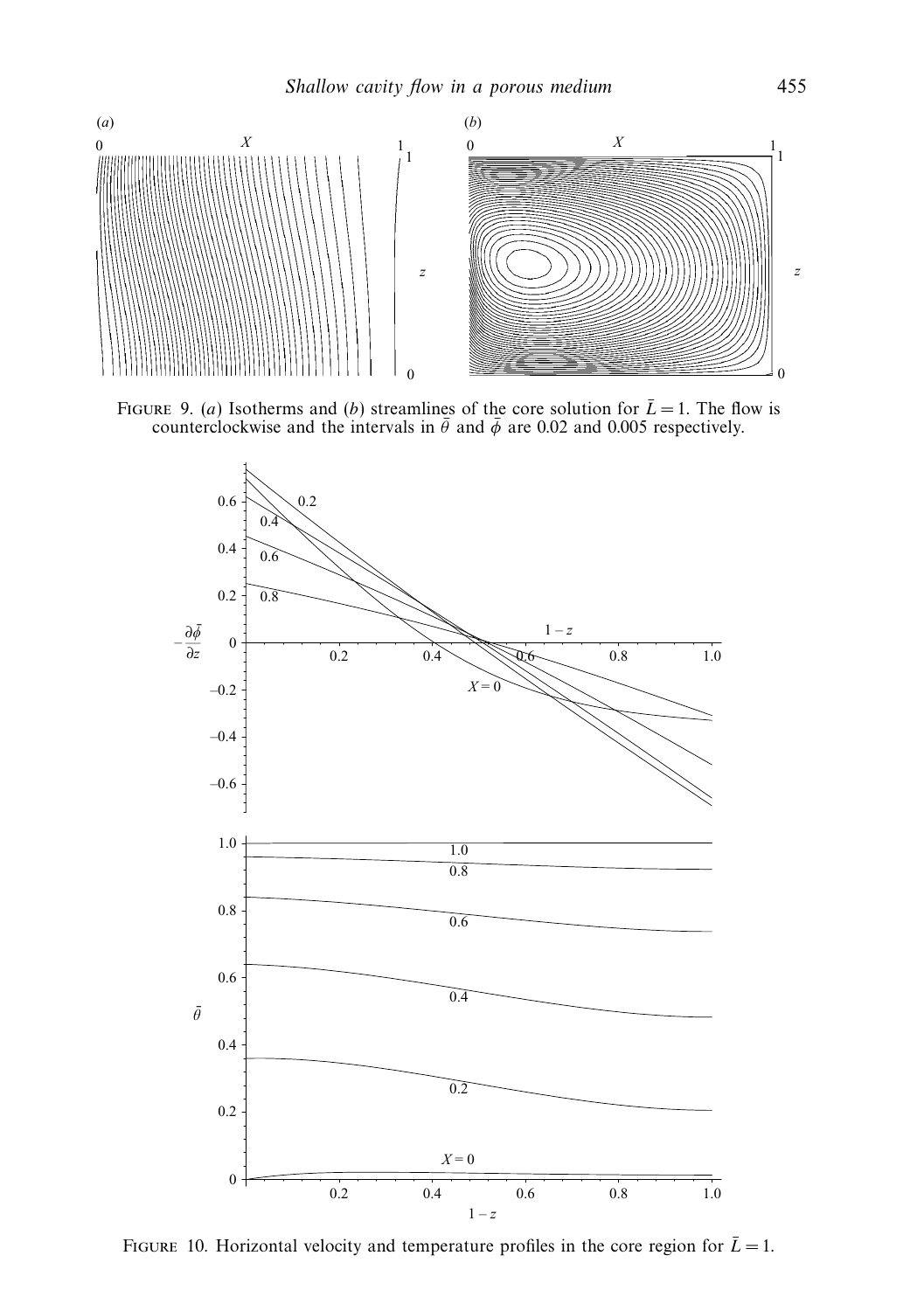

FIGURE 11. Vertical velocity and temperature profiles in the vertical boundary layer for  $\bar{L} = 1$ .

 $L = O(1)$  because these are governed by the full equations of motion. For even smaller aspect ratios  $L = O(R^{-1})$  the vertical and horizontal boundary layers merge to form a single zone near the upper surface of the cavity where  $x \sim 1 - z \sim L \sim R^{-1}$ . The centre of circulation within this region is then determined by the full equations of motion and the present theory is no longer applicable.

The lower boundary of the cavity has a significant impact on the flow at finite values of  $\bar{L}$ , and as  $\bar{L} \rightarrow \infty$  the core region becomes dominated by conduction. For the quadratic profile (2.8), as  $\bar{L} \rightarrow \infty$  the solutions of (3.2) for the temperature and stream function that satisfy the boundary conditions at  $z = 0$  and  $z = 1$  are

$$
\bar{\theta} = 1 - (1 - \bar{X})^2 + \bar{L}^{-2} (1 - \bar{X})^2 (z^2 - \frac{2}{3}z^3 - \frac{1}{3}) + \cdots,
$$
\n(7.4)

$$
\bar{\phi} = \bar{L}^{-1}(1 - \bar{X})z(1 - z) + \cdots,
$$
\n(7.5)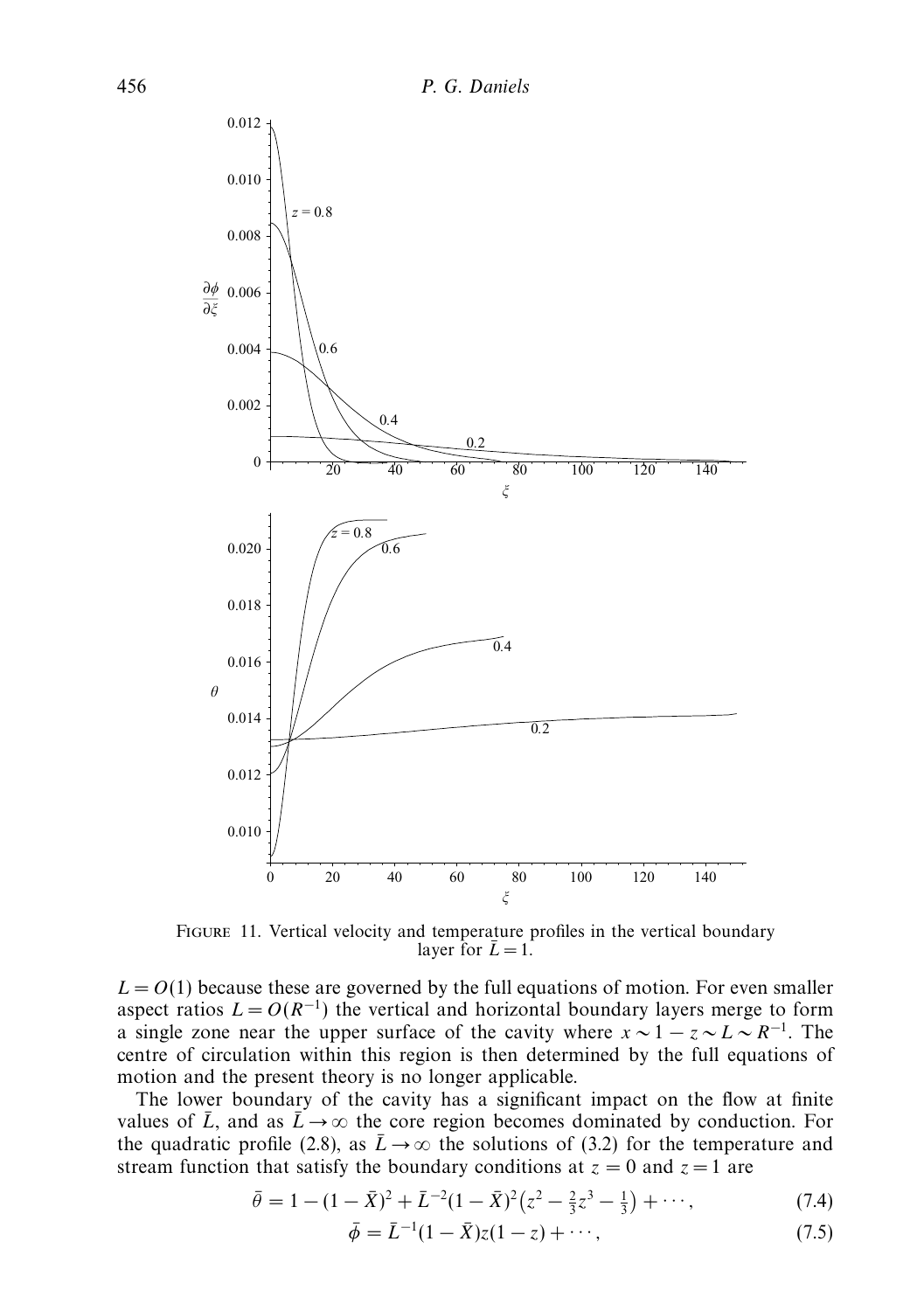where  $\bar{X} = X/\bar{L}$ . These solutions also satisfy the boundary conditions at the hotter end of the cavity,  $\bar{X} = 1$ . At the colder end,  $\bar{X} = 0$ , the solution (7.4), (7.5) does not match directly with the vertical boundary layer. Instead there is an inner core region where  $\hat{X} = X\overline{L}$  is of order one and

$$
\bar{\theta} = \bar{L}^{-2}\hat{\theta}(\hat{X}, z) + \cdots, \quad \bar{\phi} = \bar{L}^{-1}\hat{\phi}(\hat{X}, z) + \cdots.
$$
 (7.6)

This is governed by the horizontal boundary-layer equations

$$
\frac{\partial^2 \hat{\phi}}{\partial z^2} = -\frac{\partial \hat{\theta}}{\partial \hat{X}}, \quad \frac{\partial^2 \hat{\theta}}{\partial z^2} = \frac{\partial \hat{\phi}}{\partial z} \frac{\partial \hat{\theta}}{\partial \hat{X}} - \frac{\partial \hat{\phi}}{\partial \hat{X}} \frac{\partial \hat{\theta}}{\partial z}.
$$
(7.7)

The functions  $\hat{\theta}$  and  $\hat{\phi}$  satisfy the boundary conditions

$$
\hat{\theta} = 2\hat{X}, \quad \hat{\phi} = 0 \text{ at } z = 1,
$$
\n(7.8)

$$
\frac{\partial \hat{\theta}}{\partial z} = \hat{\phi} = 0 \text{ at } z = 0,
$$
\n(7.9)

and matching with (7.4) and (7.5) requires that

$$
\hat{\theta} \sim 2\hat{X} + (z^2 - \frac{2}{3}z^3 - \frac{1}{3}), \quad \hat{\phi} \to z(1-z)
$$
 as  $\hat{X} \to \infty.$  (7.10)

Within the vertical boundary layer,

$$
\theta = \bar{L}^{-2}\tilde{\theta}(\tilde{\xi}, z) + \cdots, \quad \phi = \bar{L}^{-1}\tilde{\phi}(\tilde{\xi}, z) + \cdots \text{ as } \bar{L} \to \infty,
$$
 (7.11)

where  $\xi = \overline{L}\tilde{\xi}$  and the functions  $\tilde{\theta}$  and  $\tilde{\phi}$  satisfy the equations

$$
\frac{\partial^2 \tilde{\phi}}{\partial \tilde{\xi}^2} = -\frac{\partial \tilde{\theta}}{\partial \tilde{\xi}}, \quad \frac{\partial^2 \tilde{\theta}}{\partial \tilde{\xi}^2} = \frac{\partial \tilde{\phi}}{\partial z} \frac{\partial \tilde{\theta}}{\partial \tilde{\xi}} - \frac{\partial \tilde{\phi}}{\partial \tilde{\xi}} \frac{\partial \tilde{\theta}}{\partial z}
$$
(7.12)

and boundary conditions

$$
\tilde{\phi} = 0, \quad \tilde{\theta} = 0 \text{ on } z = 1,
$$
\n(7.13)

$$
\tilde{\phi} = \frac{\partial \tilde{\theta}}{\partial \tilde{\xi}} = 0 \text{ on } \tilde{\xi} = 0,
$$
\n(7.14)

$$
\tilde{\phi} \to \tilde{\phi}_{\infty}, \quad \tilde{\theta} \to \tilde{\theta}_{\infty} \text{ as } \tilde{\xi} \to \infty.
$$
 (7.15)

Finally, matching with the inner core region requires that

$$
\tilde{\phi}_{\infty} = \hat{\phi}(0, z), \quad \tilde{\theta}_{\infty} = \hat{\theta}(0, z). \tag{7.16}
$$

The combined systems  $(7.7)$ – $(7.10)$  and  $(7.12)$ – $(7.16)$  are similar to those of the full problem for finite  $\bar{L}$  and would again require an interactive numerical solution. This is not undertaken here. However, it is noted that the inner core region effects the transition from the vertical boundary-layer profile  $\tilde{\phi}_{\infty}$  at  $\hat{X} = 0$  to the profile  $z(1 - z)$ as  $\hat{X} \rightarrow \infty$ , which corresponds to an antisymmetric two-way flow throughout the main part of the cavity. This is consistent with the flow pattern observed in figure 9 and with the existence of the centre of circulation within the inner core region. As far as the temperature field is concerned, the inner core region effects a transition from the profile  $\tilde{\theta}_{\infty}$  at  $\hat{X} = 0$ , which has a maximum at  $z_0 > z_1$ , to the profile associated with (7.10) which is monotonic in *z* and has a maximum value at  $z = 1$ .

The scaling of  $\xi$  as  $\bar{L} \rightarrow \infty$  confirms that the width of the vertical boundary layer increases with  $\bar{L}$ , consistent with the numerical results described in § 6. Eventually, the vertical boundary-layer width

$$
x = R^{-1/2}\xi \sim R^{-1/2}\bar{L} \tag{7.17}
$$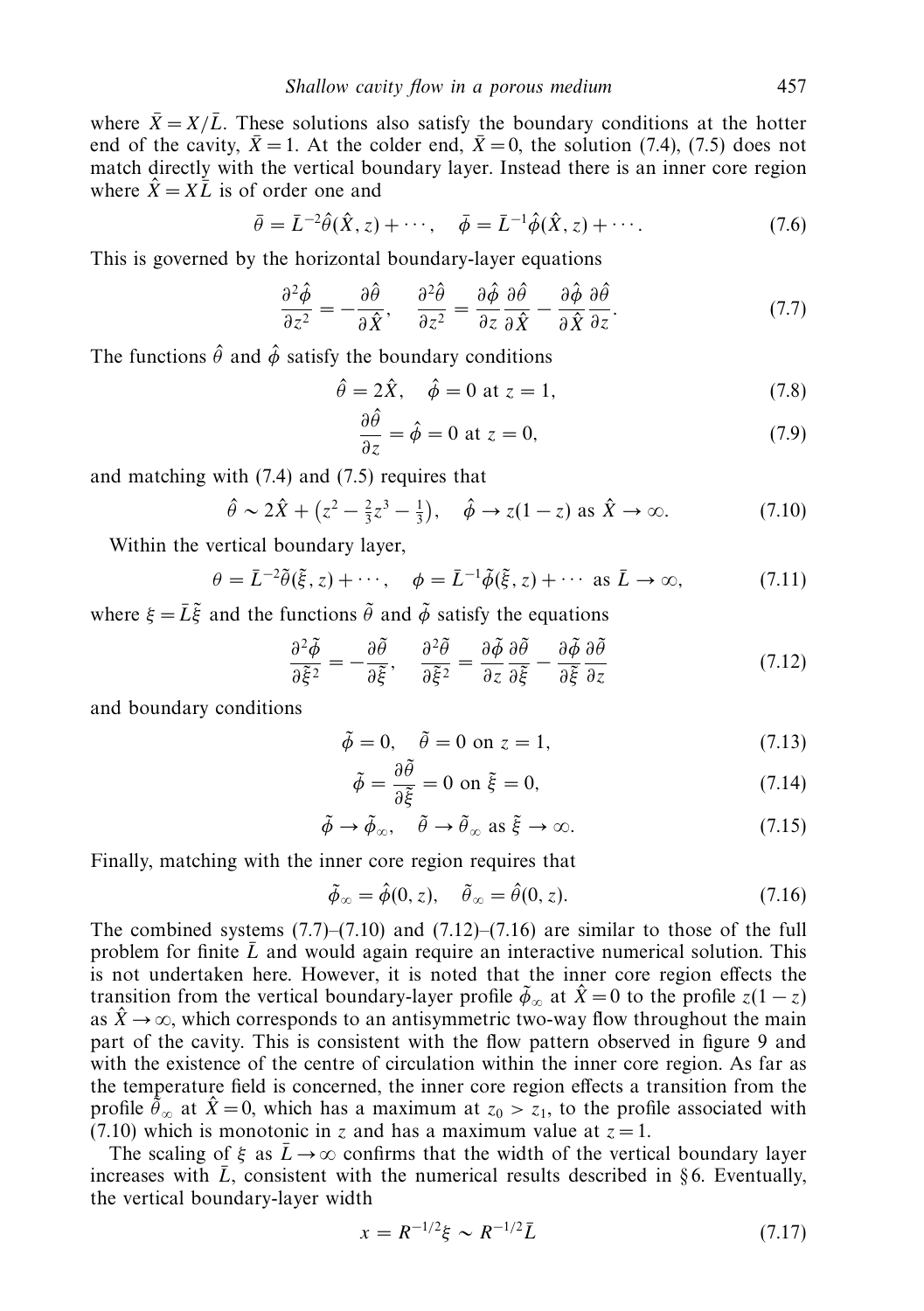becomes comparable with the width of the inner core region,

$$
x = R^{1/2}X \sim R^{1/2}\bar{L}^{-1},\tag{7.18}
$$

when  $\bar{L} \sim R^{1/2}$  and  $x \sim 1$ . In this new regime, where  $L = O(R)$ , the asymptotic structure of the solution consists of a core region in which  $(7.4)$ ,  $(7.5)$  apply and an end region  $0 < x < \infty$ ,  $0 < z < 1$  where  $T \sim L^{-1}$  and  $\psi \sim 1$ . Nonlinear convective effects are confined to the end region which is governed by the full equations (2.2) for finite values of *R/L*. An analytical solution of the end-region problem can be obtained in the limit as  $R/L \rightarrow 0$  and is given by

$$
T \sim \frac{1}{L} \left\{ 2x + \frac{16}{\pi^2} \sum_{m=0}^{\infty} \frac{(-1)^m}{(2m+1)^2} e^{-(2m+1)\pi x/2} \cos \frac{(2m+1)\pi z}{2} \right\},
$$
 (7.19)

$$
\psi \sim \frac{R}{L} \left\{ z(1-z) + \sum_{m=0}^{\infty} \left( \frac{256(-1)^m}{\pi^4 (2m+1)} \sum_{n=1}^{\infty} \frac{n}{((2m+1)^2 - 4n^2)^2} e^{-n\pi x} \sin n\pi z + \frac{8(-1)^m}{\pi^2 (2m+1)^2} e^{-(2m+1)\pi x/2} (z-1) \sin \frac{(2m+1)\pi z}{2} - \frac{8}{\pi^3 (2m+1)^3} e^{-(2m+1)\pi x} \sin (2m+1)\pi z \right) \right\}.
$$
\n(7.20)

In this limit the solution is conduction-dominated throughout the cavity.

Based on the preceding discussion, a quantitative estimate of the range of validity of the present theory can now be made. At small aspect ratios the key requirement is that the vertical boundary layer width is much less than the width of the cavity. Near the centre of circulation the width of the vertical boundary layer can be estimated from the results of Daniels & Punpocha (2005, figure 11) and written in the present notation as  $\xi \sim 20\overline{L}^{1/3}$ , so that the requirement that  $x = R^{-1/2}\xi$  is much less than the cavity width gives  $20R^{-1/2}\bar{L}^{1/3} \ll L$ , or  $20^{3/2}R^{-1} \ll L$ . For large aspect ratios the present theory breaks down through the mechanism described by (7.17) and (7.18). Using the position of the centre of circulation in figure 9 ( $X \sim 0.2\overline{L}^{-1}$ ) as a guide to the horizontal scale (7.18) and the vertical boundary-layer width at  $z = 0.5$  from figure 11 ( $\xi \sim 40\bar{L}$ ) as a guide to the horizontal scale (7.17), this suggests that validity of the present theory requires  $40\overline{L}R^{-1/2} \ll 0.2\overline{L}^{-1}R^{1/2}$ , or  $L \ll 200^{-1/2}R$ . Combining this with the earlier result for small  $\overline{L}$  suggests that validity of the present large Darcy–Rayleigh number theory requires the cavity width to be in the range

$$
20^{3/2}R^{-1} \ll L \ll 200^{-1/2}R. \tag{7.21}
$$

This predicts an increasingly wide range of applicability of the theory as *R* increases. For  $R = 1000$  the range is approximately  $0.1 \ll L \ll 70$  and even at  $R = 100$  there is a viable range  $1 \ll L \ll 7$  within which the theory should provide a good approximation. This can be tested by comparing the results of the present theory with numerical calculations for the temperature profile (2.8) reported by Punpocha (2000). Table 1 shows the height *z* of the centre of circulation for a range of values of *R* and *L*. As expected, the prediction is poor at low values of *R* when  $L = 1$  but for  $L = 4$  is accurate to within an error of less than 1 % for all values of *R* in the range 30 to 5000.

The present theory for the flow driven from above by a buoyancy sink applies equally to flows driven from below by a buoyancy source (via the transformation